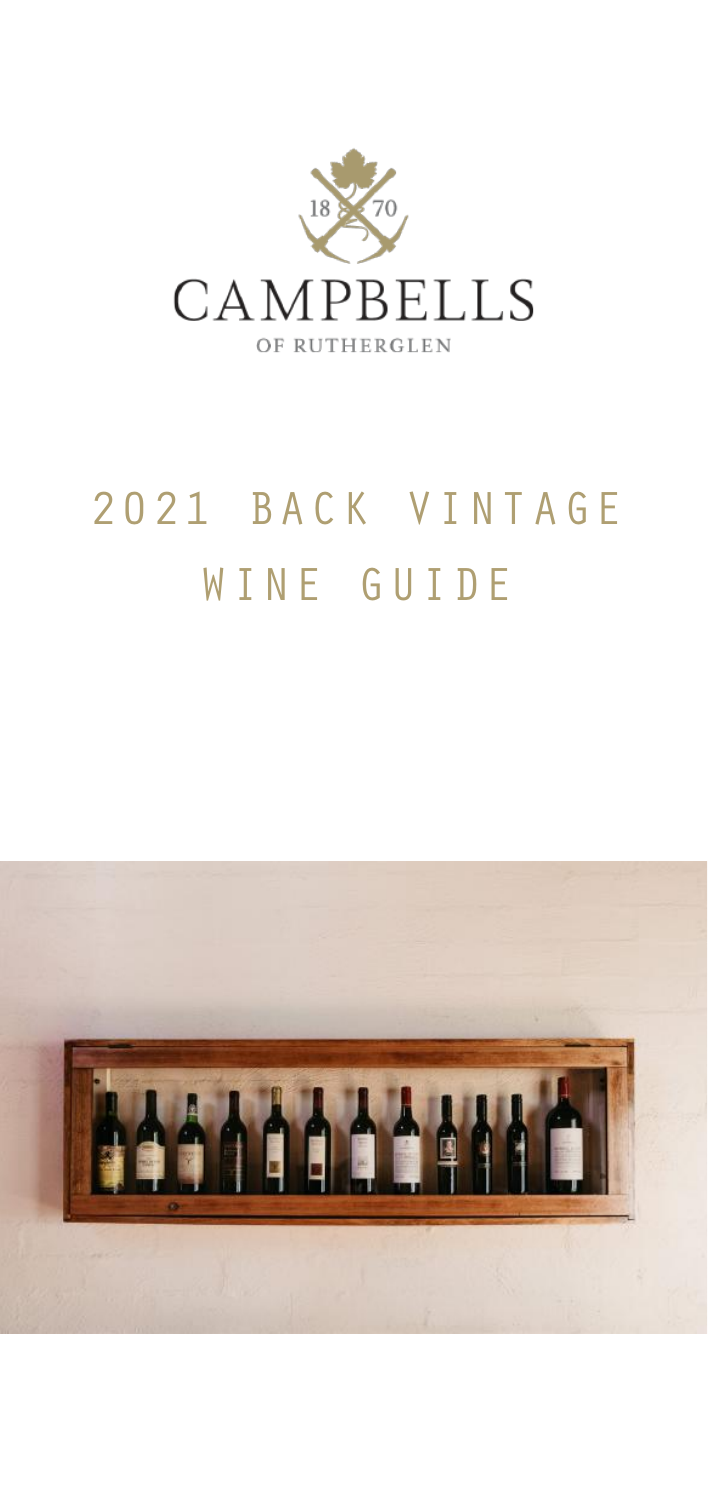# **CONTENTS**

- Campbells 2021 Cellaring Guide 3
- Our Vines and Wines 4
- 5 Back Vintage Wine Review
- How to read this guide 6
- / Riesling
- Trebbiano 7
- Chardonnay 8
- Chardonnay *Limited Release* 8
- Fiano *Limited Release* 9
- Roussanne *Limited Release* 9
- Marsanne Viognier Roussanne *Limited Release*  10
- Semillon *Limited Release* 10
- Viognier *Limited Release* 11
- Shiraz Durif 11
- 12 Tempranillo *Limited Release*
- Malbec *Limited Release*  12
- 13 The Sixties Block
- Petit Verdot *Limited Release* 13
- Cabernet Sauvignon 14
- Cabernets *Limited Release* 15
- Bobbie Burns Shiraz 16
- Rutherglen Durif *Limited Release* 17
- The Brothers Shiraz 18
- The Barkly Durif 19
- Vintage Port 19
- 20 Rutherglen Muscat and Topaque
- When is Wine at its Best? 21
- Transporting and Storing Wine 22
- Serving Back Vintage Wines 23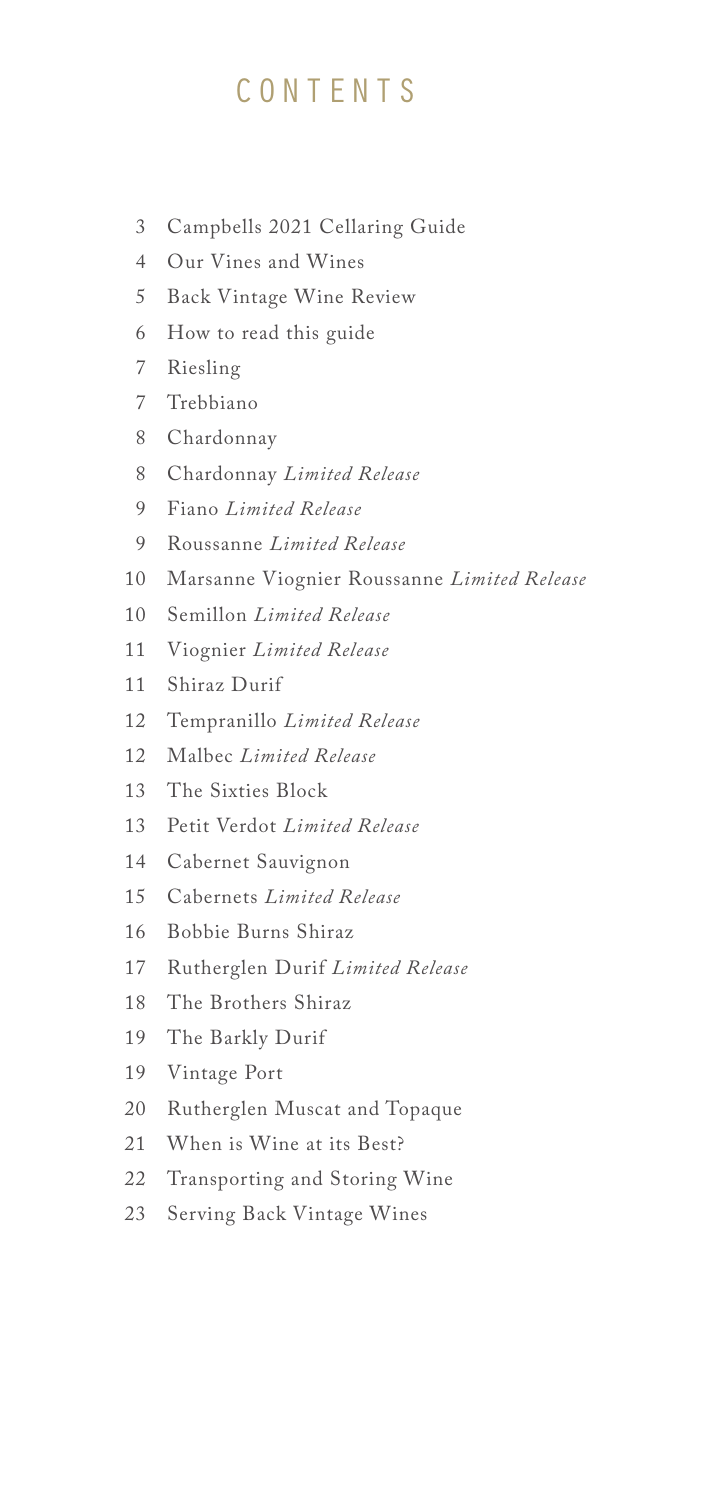# CAMPBELLS 2021 CELLARING GUIDE

A unique feature that we are very proud of at Campbells is our practice of maintaining stocks of back vintage wines ideally suited to cellaring and holding on to these for re-release with the specific purpose of making these wines available at the peak of their development.

Once every two years we convene an expert panel at the winery to taste and critically assess all available wines from the past 15 years. This process enables us to determine appropriate release dates for our back vintage wines.

These wines are available through our Cellar Club and Cellar Door.

The information from our 2021 tasting has been compiled into this guide to assist you in your cellaring and enjoyment of Campbells wines.

All wines are constantly developing and changing as they age and any guide is only useful for a limited period. A tasting is essentially a snapshot of the development of a particular wine at a given point in time. From this snapshot, and previous experience with a wine or style, we make our assessment of its potential to change in the bottle.

Our Back Vintage Wine Guide will be updated again in late 2023.

Jone & Cauptell

Jane Campbell Managing Director

graholyht

Jules Campbell Winemaker

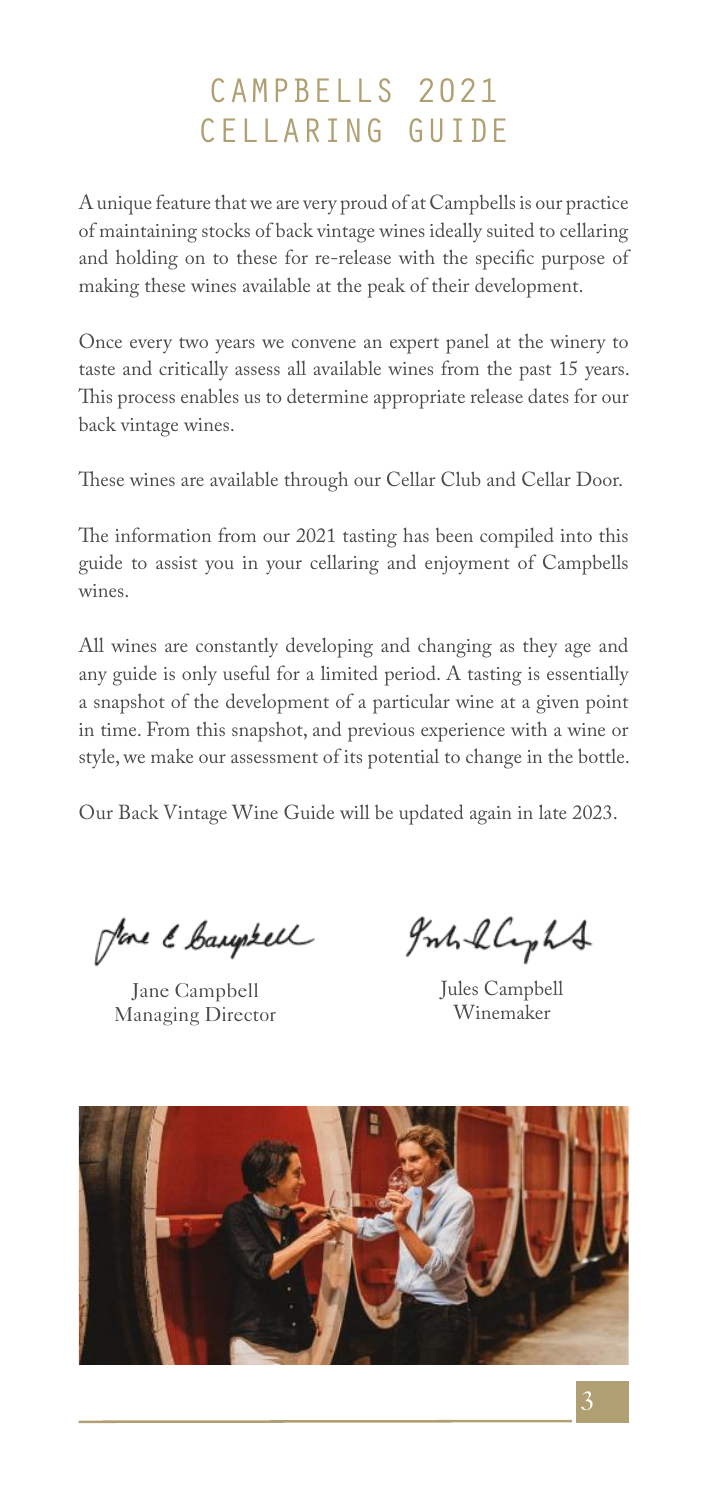# OUR VINES AND WINES

As per the generations before us, our philosophy is to capture the full flavours of Rutherglen in wines of complexity and elegance. Our winery and vineyards are situated entirely within the Rutherglen Wine Region in North East Victoria.

The region is blessed with a reliable continental climate. Good soaking rains in winter and warm dry summer days ensure healthy vines and grapes.

The vital ingredient in Rutherglen's climate is the long dry autumn ripening period. This enables the grapes to ripen consistently to full maturity producing the true varietal flavours so evident in our wines. It is the key to the flavour of Rutherglen wines and also means that the grapes can confidently be left to linger on the vine and develop the high natural sugar levels and complexity required to produce our unique Rutherglen Muscats and Topaques.

We are renowned for our mouth filling reds, complex dessert wines and crisp delicate whites.

Since its first vintage in 1970 Bobbie Burns Shiraz has come to epitomise the best of Australian shiraz. Quality, vibrant fruit with subtle oak making a wine with structure, balance and beauty at all ages. It shows how great a modern Australian shiraz can be.

The Barkly Durif sets the standards for this unique Rutherglen varietal. It is Durif at its finest, and only produced in the years that it meets strict quality criteria.

The jewels in our crown are, of course, our world-renowned muscat and topaque. Made from ancient stocks laid down by our ancestors, Rutherglen Muscat and Rutherglen Topaque are acclaimed internationally as 'The World's Richest Wines'. Our house style is complex, yet elegant, displaying a rich purity of fruit flavours.

"One generation to start the dream, one generation to grow it, one generation to save it, one to expand it, and this generation to build for the future."



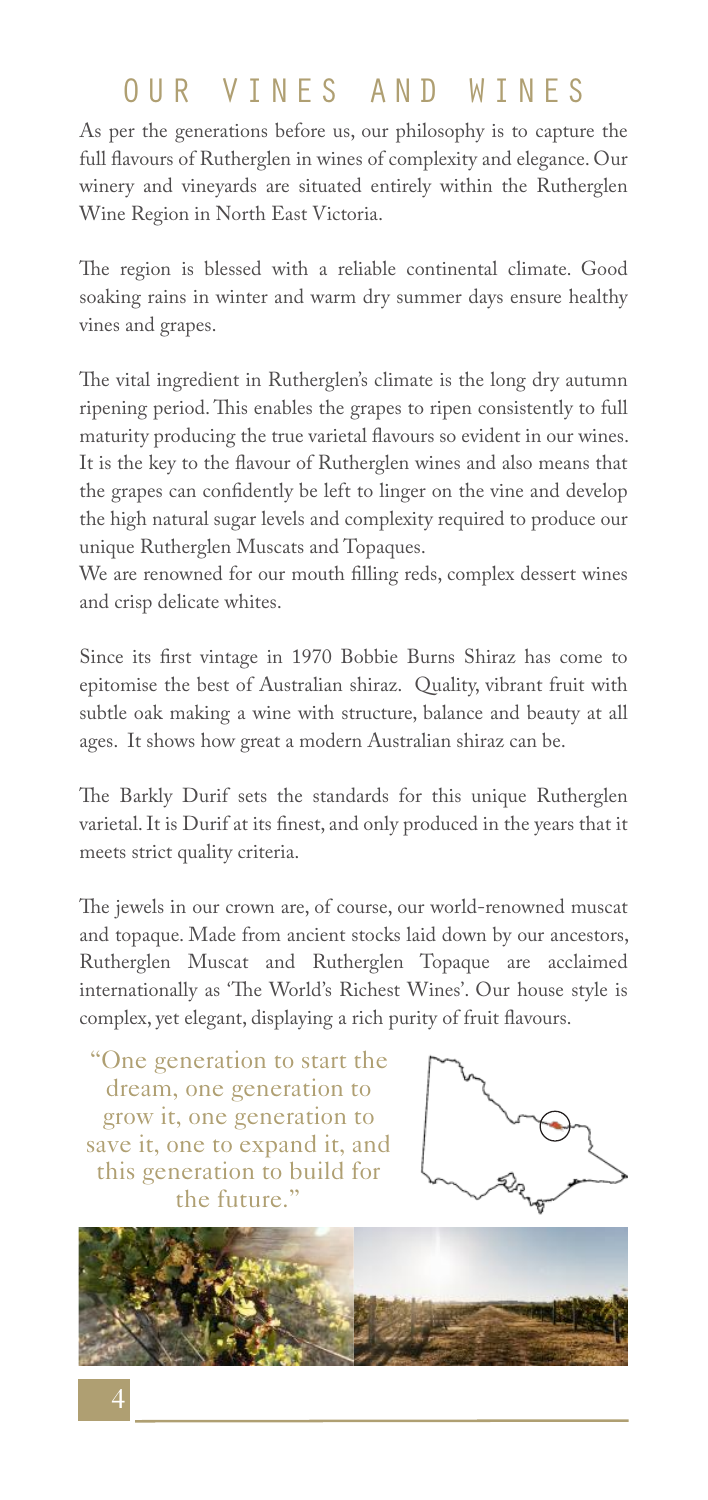# 2021 BACK VINTAGE WINE REVIEW

WOW what an experience!

Over two full on days we swirled and tasted nearly 20 different Campbells varieties, including some wines with 10 years of vintages. This was no mean feat – ably guided by the fabulous Sue Starkey - Jules, Jane, Ian and Fred all took part with various other members of the Campbells team coming in for sections along the way.

To say we were delighted is an understatement. The consistency and quality of the wines we tasted really blew us away and it was also extremely reassuring to see that all the hard work is paying off.

The fourth generation have left us in good stead with the fifth generation taking over the reins – no pressure of course, however we feel we are up to the challenge!

Highlights of the tasting must include the following wines: Riesling, Chardonnay Limited Release, The Sixties Block, Bobbie Burns Shiraz, Rutherglen Durif and of course The Brothers Shiraz and The Barkly Durif.

Jane & Jules



"Our back vintage wines have been an integral part of our winery for many years. We pride ourselves on the reliability of these wines to provide years of enjoyment for all."

"One of the great thrills of being a family winemaker is to make wines with longevity our wines are a true testament to this."

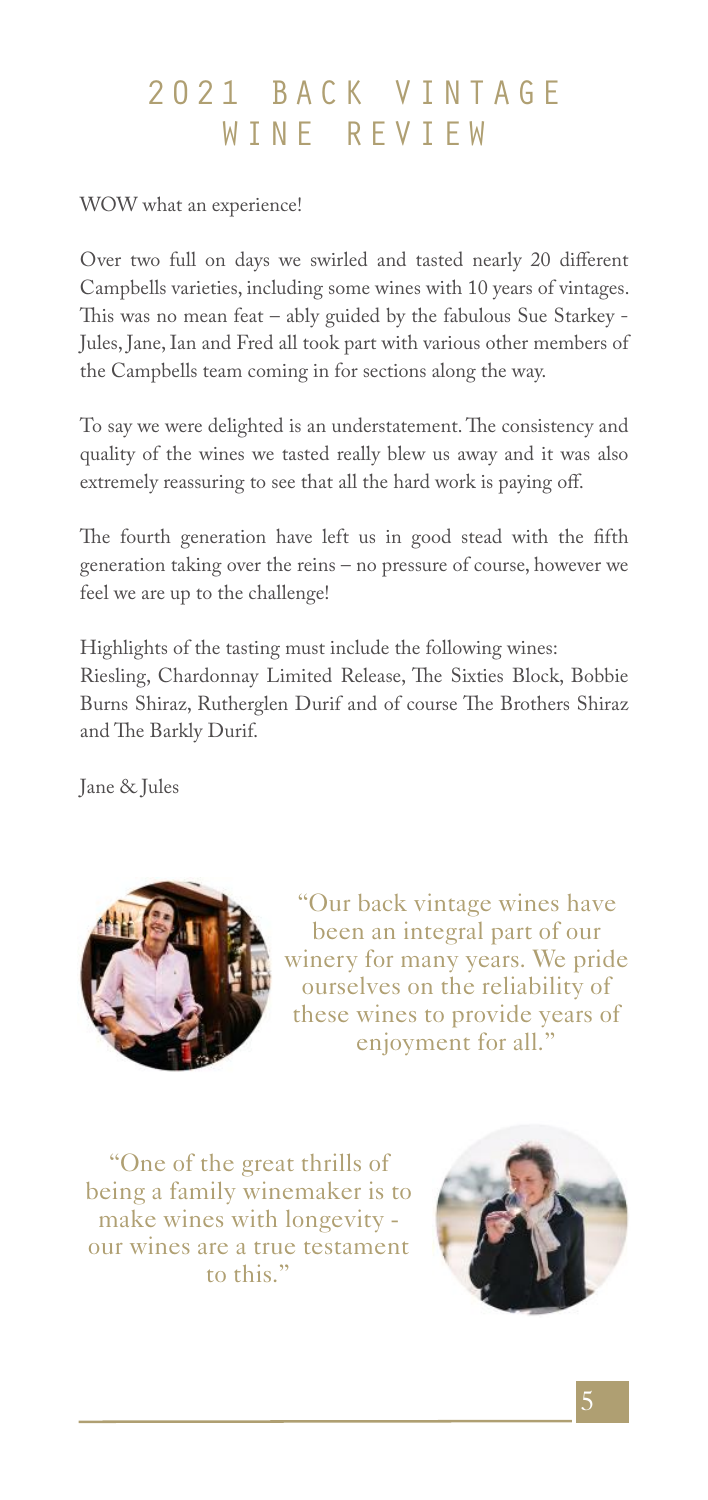# HOW TO READ THIS GUIDE

#### TASTING NOTES

All wines tasted have been assessed against our expectation of what flavours and sensations that particular style or variety should be exhibiting given its age.

#### CELLARING UP TO

Below is an explanation of the terms used to specify the cellaring period for each wine. These terms are given for each wine in the 'Cellar Until' column of the guide.

| 2025      | Up until this date $(2025)$ we anticipate the wine<br>will be drinking at its best. The wine may be<br>enjoyed at any stage up to 2025, however<br>preferably not beyond this date. |
|-----------|-------------------------------------------------------------------------------------------------------------------------------------------------------------------------------------|
| Enjoy now | Drinking well now. However the wine is not<br>expected to hold condition beyond 12 months.                                                                                          |

#### RATINGS

A letter after our tasting notes and cellaring recommendations indicates the following:

E These wines are currently drinking exceptionally well with many positive attributes and exceeding our expectations for the style at this stage of their development.

Those wines appearing with no rating are simply developing as anticipated, and are neither beyond nor below our expectations.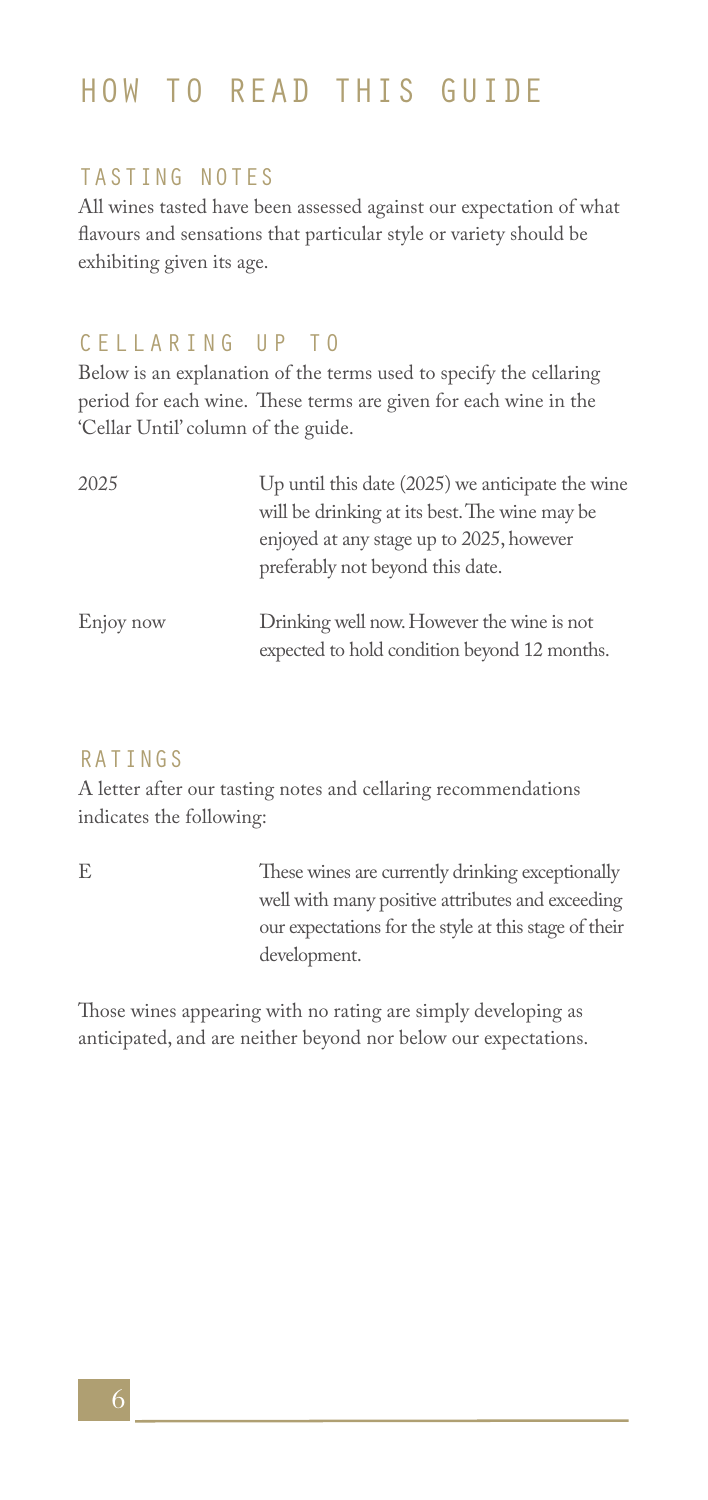# RIESLING

We have been growing Riesling in our vineyards for over 100 years. Our Riesling exhibits true varietal character and has a great capacity to age.

Pre 2008 - Individual bottles may open well but generally deemed to be past their best.

| VINTAGE | TASTING NOTES                                                                                                                            | CELLAR UNTIL |   |
|---------|------------------------------------------------------------------------------------------------------------------------------------------|--------------|---|
|         | 2008 A rich palate of evolved lemon and lime fruit, yet Enjoy now E<br>still finishing fresh.                                            |              |   |
|         | 2009 A smooth, aged Riesling featuring dried lemon Enjoy now<br>essence and complex finish.                                              |              |   |
|         | 2010 Peak development, rich citrus and tropical notes.<br>2011 A delicate wine with ethereal lemon and grapefruit                        | Enjoy now    |   |
|         | notes with an intriguing almond kernel textured<br>finish                                                                                |              |   |
|         | 2012 Shows the ability of Riesling to age gracefully.<br>Orange blossom, citrus fruit and controlled acidity                             | 2024         | E |
|         | 2013 Fully developed, and from an excellent vintage,<br>this wine shows rich citrus fruit balanced with an<br>austere acidity            | 2024         |   |
|         | 2014 Evolved ripe citrus fruit giving texture on the mid Enjoy now<br>palate through to a pleasing soft finish.                          |              |   |
|         | 2015 Snappy lemon, lime and gooseberry fruit<br>dominates the palate. The secondary development<br>is beginning to show great character. | 2025         | E |
|         | 2016 In a great stage of development, the vibrant lime<br>fruit being balanced by a toasty finish.                                       | 2024         | E |
|         | 2017 Delicate lemon blossom aromatics, supple lime<br>fruit and taut acidity suggest a wine to savour.                                   | 2026         |   |
|         | 2018 A classic in the making. Fresh limes, a chalky<br>texture and tight acid all in balance.                                            | 2026         | E |
|         | 2019 Lifted florals, fine citrus fruit, tight line and length.<br>All the hallmarks to develop nicely over the next<br>few years.        | 2026         |   |
|         | 2020 Zesty acid and fresh lemon and lime fruit. Lovely<br>young fresh Riesling.                                                          | 2022         |   |

### TREBBIANO

Our Trebbiano offers a great alternative to Sauvignon Blanc, and like many Italian varietals comes into its own with food. Made to be consumed whilst young and vibrant, though some vintages age surprisingly well.

Pre 2018 - Individual bottles may open well but generally deemed to be past their best.

| VINTAGE |                                          | TASTING NOTES |                                                                    | CELLAR UNTIL |  |
|---------|------------------------------------------|---------------|--------------------------------------------------------------------|--------------|--|
|         |                                          |               | 2018 Ripe apples and pears abound, full flavoured and Enjoy now    |              |  |
|         | juicy with a crisp acidity to finish on. |               |                                                                    |              |  |
|         |                                          |               | 2019 A vibrant nose reminiscent of ripe Jonathan apples, Enjoy now |              |  |
|         |                                          |               | with pears adding texture on the palate, and a crisp               |              |  |
|         | finish.                                  |               |                                                                    |              |  |
|         |                                          |               | 2020 Fresh and exuberant, bursting with Granny Smith Enjoy now     |              |  |
|         |                                          |               | apple flavours, a well balanced wine to suit most                  |              |  |
|         | occasions.                               |               |                                                                    |              |  |
|         |                                          |               |                                                                    |              |  |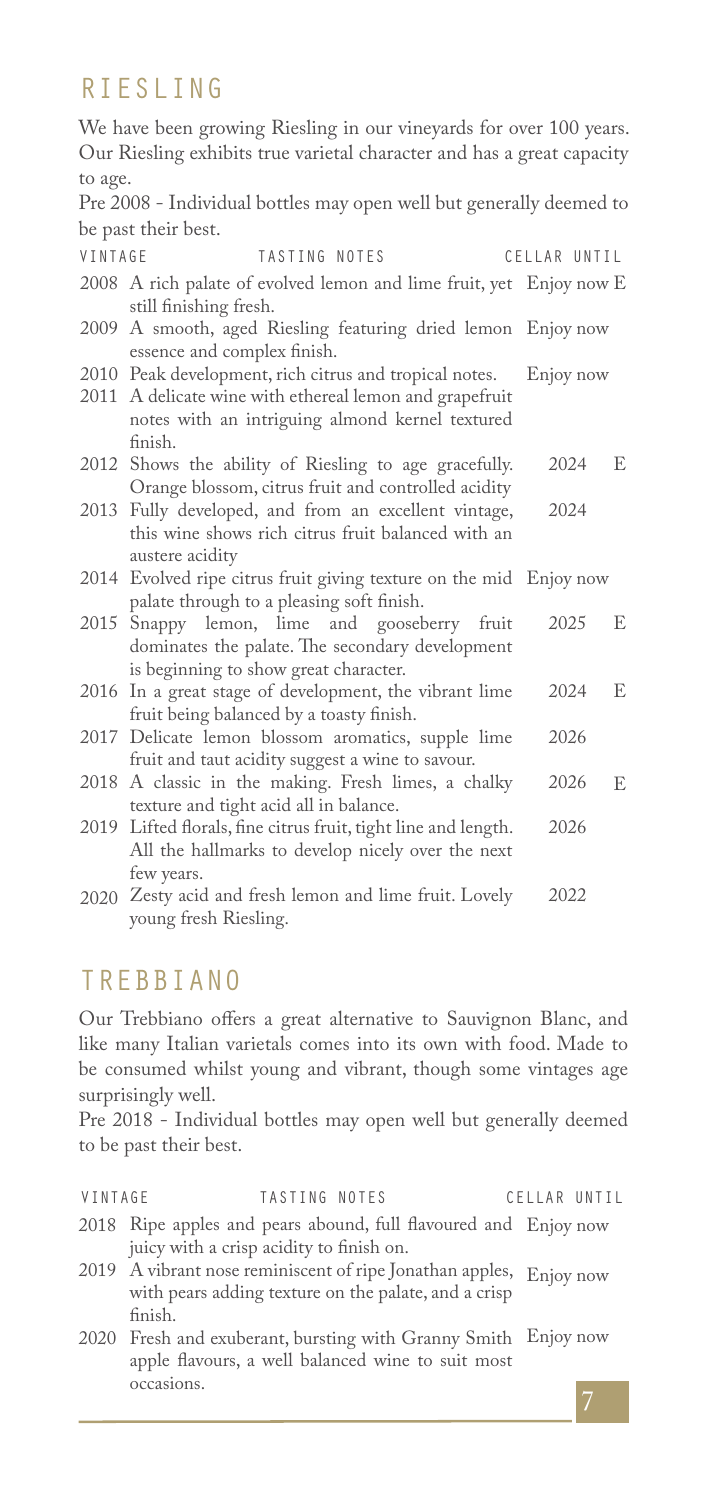### **CHARDONNAY**

Our 'core range' Chardonnay was first introduced in 1997. It is a lightly oaked wine which offers an earlier drinking alternative to our Limited Release Chardonnay.

Pre 2015 - Individual bottles may open well but generally deemed to be past their best.

| VINTAGE | TASTING NOTES | CELLAR UNTIL |  |
|---------|---------------|--------------|--|
|         |               |              |  |

| 2015 White peach and citrus fruit combine with a toasty Enjoy now |  |
|-------------------------------------------------------------------|--|
| cracked wheat note to create a warm welcoming                     |  |
| Chardonnay.                                                       |  |

- Lightly lifted stone fruit aromas combine with 2016 Enjoy now balanced peach, melon and almond kernel characters through to a crisp finish.
- Lemon curd and subtle oak treatment on the 2017 Enjoy now nose give way to a peach, melon and citrus palate, creamy oak and a persistent finish.
- Lifted Chardonnay aromas of melon, stonefruit 2018 Enjoy now and light coconut. Peaches on the palate balanced with creamy textured oak.
- A good Chardonnay year offering citrus blossom, orange curd, nectarines, honeydew melon and seamless oak. Great balance and length. 2019 2023 E
- A nicely balanced Chardonnay combination of 2020 honeydew melon, crisp acid and lightly charred oak. 2022

### CHARDONNAY - LIMITED RELEASE

Our premium Chardonnay is made without compromise in the traditional Burgundian style using the best parcels of fruit and partial fermentation in new oak barrels. It is a full, rich style intended to cellar well over the medium term.

Pre 2010 - Individual bottles may open well but generally deemed to be past their best.

| VINTAGE | TASTING NOTES                                                                                                                                                | CELLAR UNTIL |      |   |
|---------|--------------------------------------------------------------------------------------------------------------------------------------------------------------|--------------|------|---|
|         | 2010 Fully developed, a soft and supple wine with Enjoy now<br>orange marmalade character, peaches, oatmeal and<br>cashews integrated with French oak.       |              |      |   |
|         | 2012 Bright ripe peaches and oak showing on the nose. Enjoy now<br>The palate follows through with lemon, peach and<br>integrated almond notes.              |              |      |   |
|         | 2013 Warm toasty oak and hazelnuts lead the way to<br>a smooth palate of melon and lemon curd with a<br>persistent finish.                                   |              | 2023 |   |
|         | 2016 A balanced nose of stonefruit and toasty oak,<br>typical Chardonnay. Peach, nectarine and cashews<br>complete the experience.                           |              | 2024 | E |
|         | 2017 Vibrant stonefruit and melon flavours combine<br>beautifully with freshly toasted oak and lemon zest.                                                   |              | 2025 | E |
|         | 2018 A restrained, elegant wine in its youth. With<br>orange blossom, stonefruit and crisp acid all in<br>balance, this wine is sure to develop into a great | 2026         |      |   |
|         | 2019 drop.<br>Peaches and oak char on the nose, with stonefruit<br>and a creamy palate texture.                                                              |              | 2024 |   |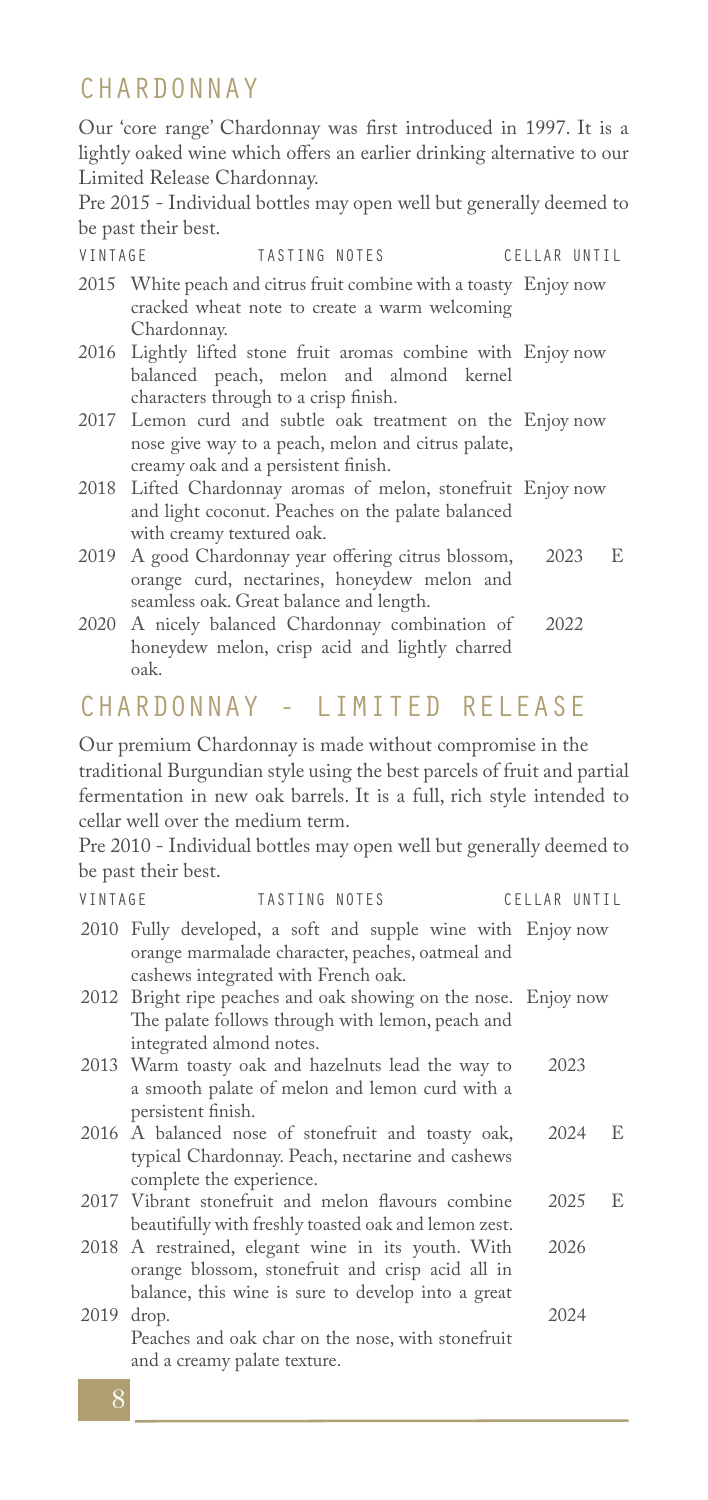### FIANO - LIMITED RELEASE

Our first release of Fiano was in 2016. Fiano is an ancient grape variety grown most commonly in Sicily and Campania. The wine typically has an intense nose, strong flavour and high natural acidity. Pre 2017 - Individual bottles may open well but generally deemed to be past their best.

| VINTAGE | TASTING NOTES                                         | CELLAR UNTIL |     |
|---------|-------------------------------------------------------|--------------|-----|
|         | 2017 A restrained nose of citrus blossom and grass    | 2023         | E   |
|         | belies an intense palate of green bean, lemon fruit   |              |     |
|         | and warm vanilla from lightly toasted oak barrels.    |              |     |
|         | 2018 Lifted citrus blossom with a rich palate of ripe | 2024         | E   |
|         | citrus and creamy vanillin oak that goes on and on.   |              |     |
|         | 2019 Vibrant aromas of citrus and vanilla bean leads  | 2025         | -E. |
|         | into a lovely balanced palate of juicy citrus fruit,  |              |     |
|         |                                                       |              |     |

### ROUSSANNE - LIMITED RELEASE

sweet oak and crisp acidity.

Roussanne is a late ripening Rhone variety that produces elegant, delicately scented wines with texture and depth of fruit flavour a feature. Rutherglen's long, dry, autumn climate enables our grapes to reach full levels of maturity and flavour resulting in wines of great finesse.

Pre 2013 - Individual bottles may open well but generally deemed to be past their best.

| VINTAGE | TASTING NOTES                                                                                                                                        | CELLAR UNTIL |   |
|---------|------------------------------------------------------------------------------------------------------------------------------------------------------|--------------|---|
|         | 2013 A good example, nicely balanced pear, white peach Enjoy now<br>and subtle oak integrated with lemon acidity for a<br>harmonious finish.         |              |   |
|         | 2014 A soft and subtle wine with light pear and oak Enjoy now<br>integration leading to a delicate finish.                                           |              |   |
|         | 2015 Balanced apple and pear flavours merge with a<br>soft oak presence to create a seamless smooth wine<br>experience.                              | 2024         |   |
|         | 2016 Orange blossom highlights and fruit in the peach<br>and nectarine spectrum combined with a fine<br>toasted oak char.                            | 2024         |   |
|         | 2017 Delicate lemon, apple and gooseberry fruits<br>balanced with lively acid and lightly toasted oak.                                               | 2024         |   |
|         | 2018 Ripe pears, even a hint of orange marmalade, are<br>integrated with charred oak and zesty acid. Will<br>continue to improve in the near future. | 2024         |   |
|         | 2019 The purity of juicy white nectarine fruit shines<br>through, with fresh oak to balance.                                                         | 2025         | E |
|         | 2020 Subtle orange blossoms with ripe pear and apple<br>fruit and a hint of spice.                                                                   | 2023         |   |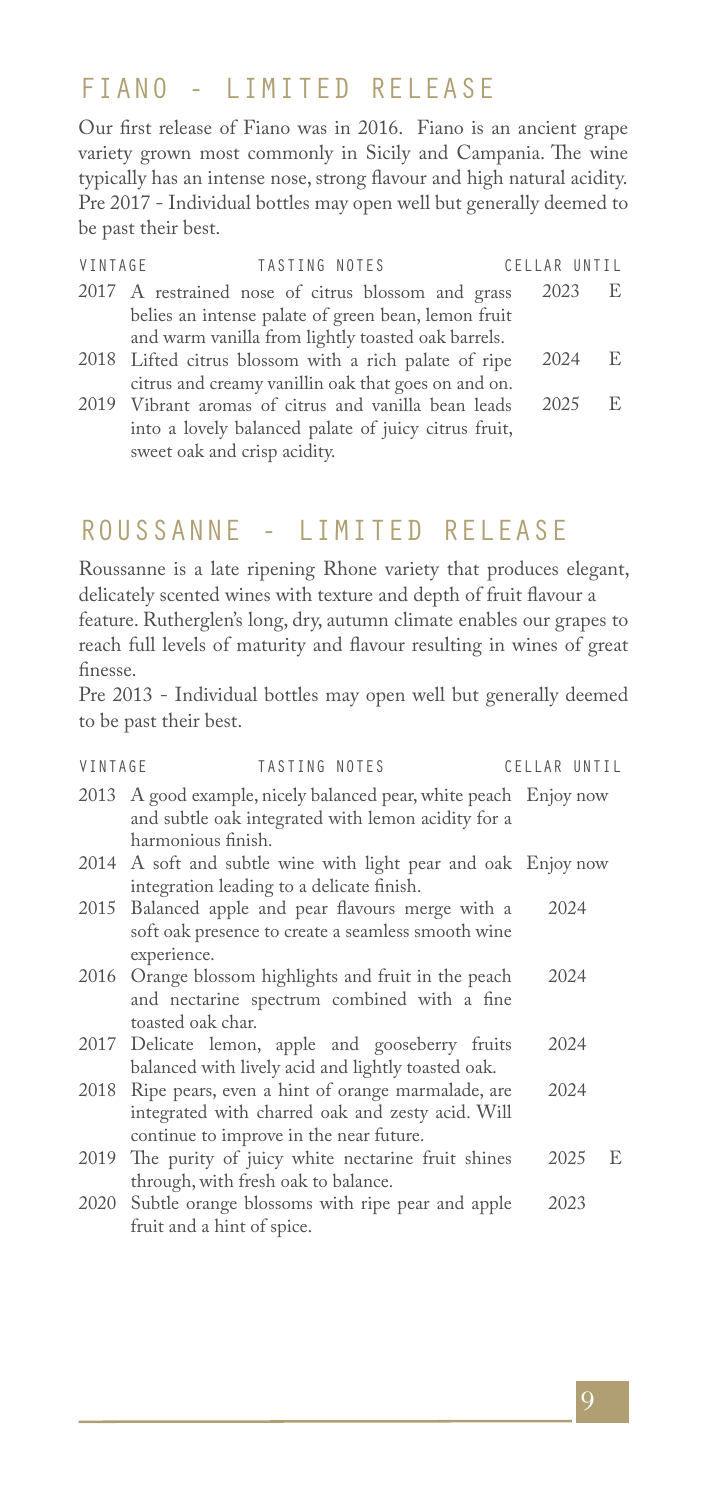# MARSANNE VIOGNIER ROUSSANNE LIMITED RELEASE

This wine is a fine example of a classic blend of Rhone varietals that delivers a full spectrum of flavours and texture all in harmonious balance. Viognier provides intense stone fruit flavours, Roussanne gives texture and Marsanne the crisp acidity.

| VINTAGE | TASTING NOTES                                           | CELLAR |    |
|---------|---------------------------------------------------------|--------|----|
|         | 2015 Lovely honeyed stone fruits, warm toasty oak and   | Enjoy  |    |
|         | smooth palate texture are fully integrated.             | now    |    |
|         | 2016 Integrated and balanced, a wine of power and       |        | E. |
|         | poise. Lemon zest, apricot and nectarines full of       | 2024   |    |
|         | flavour and great length.                               |        |    |
|         | 2017 A silky smooth combination of the three varieties, |        | E. |
|         | juicy vibrant stonefruit, a light touch of oak and      | 2026   |    |
|         | seamless finish.                                        |        |    |
|         | 2019 Fresh grass, nectarines and apricot fruit balanced |        | E. |
|         | with a light oak char and fresh acid.                   |        |    |
|         |                                                         |        |    |

## SEMILLON - LIMITED RELEASE

First produced in 1992 our Limited Release Semillon is perhaps the most unheralded white we produced. With grassy characters which, when balanced with American oak maturation, enable early enjoyment as well as rewarding cellaring. The 2017 vintage was the last of this varietal that we produced.

Pre 2012 - Individual bottles may open well but generally deemed to be past their best.

| VINTAGE | TASTING NOTES                                                       | CELLAR UNTIL |      |   |
|---------|---------------------------------------------------------------------|--------------|------|---|
|         | 2012 Integrated and balanced, dried lemon preserve and              |              | 2023 | E |
|         | toasty oak lead to a warm finish.                                   |              |      |   |
|         | 2013 Full palate of ripe lemon and tropical fruit, smooth Enjoy now |              |      |   |
|         | and balanced with toasty oak and a delicious zesty                  |              |      |   |
|         | finish.                                                             |              |      |   |
|         | 2014 Rich charred oak combines with lemon marmalade Enjoy now       |              |      |   |
|         | development from a smooth and complete wine.                        |              |      |   |
|         | 2015 Bright lifted citrus aromatics with abundant fruit             |              | 2024 |   |
|         | on the palate and balanced oak. A good integrated                   |              |      |   |
|         | example of aged Semillon.                                           |              |      |   |
|         | 2016 A rich, ripe example from a warm vintage showing               |              | 2024 |   |
|         | a lovely balance of cut hay, lemon fruit, subtle                    |              |      |   |
|         | toasty oak and fresh acid.                                          |              |      |   |
|         | 2017 Delicious example of Semillon in its prime. Lemon              |              | 2026 | E |
|         | drops, lemon curd, toasted oak and a fine acid line.                |              |      |   |

#### 10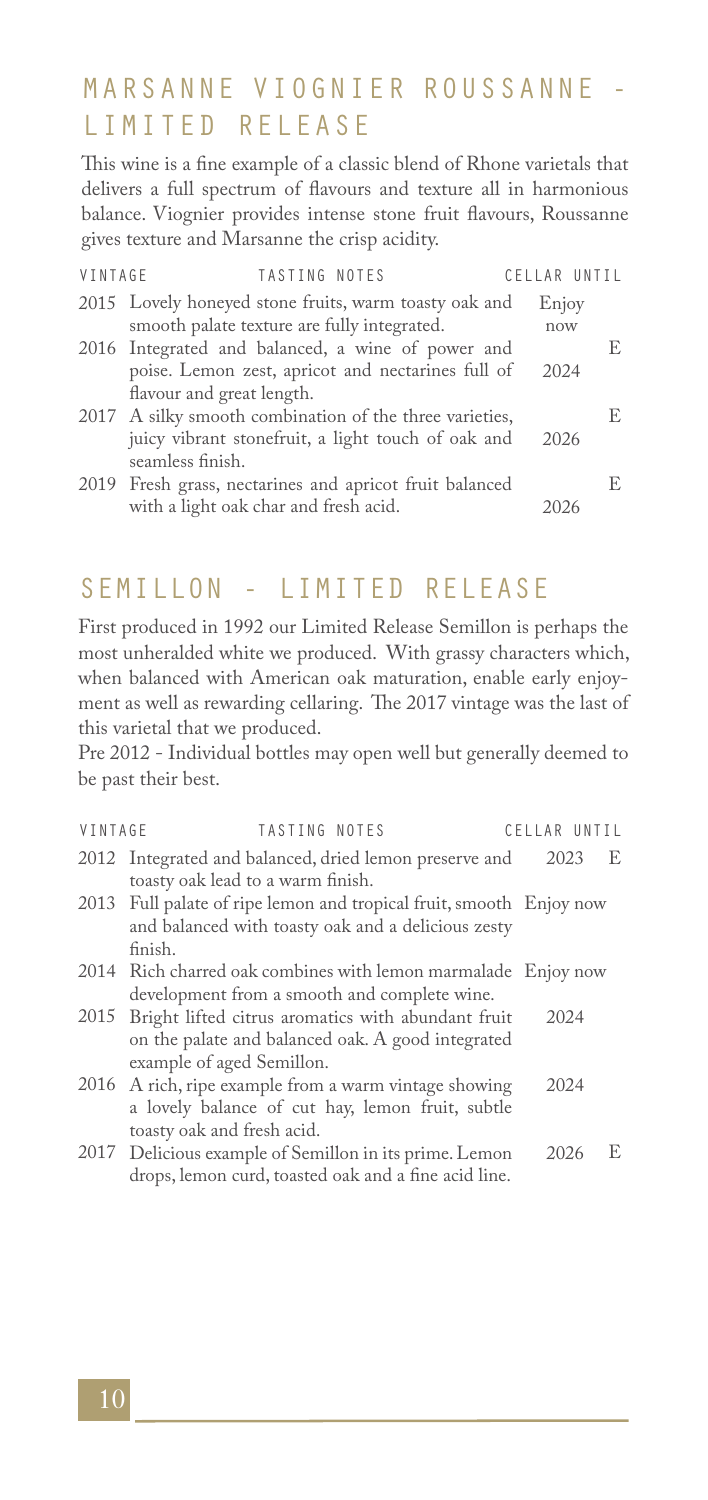### VIOGNIER - LIMITED RELEASE

First released in 2004, our Limited Release Viognier has quickly established itself as a favourite with visitors to Cellar Door. This Rhone variety grows alongside Shiraz in its homeland (the two are often blended to produce red wines of great finesse) and is ideally suited to Rutherglen's climate.

Pre 2012 - Generally, these wines are past their best although individual bottles that have been stored well may pleasantly surprise.

| VINTAGE | TASTING NOTES                                                     | CELLAR UNTIL |  |
|---------|-------------------------------------------------------------------|--------------|--|
|         | 2012 A distinguished wine with great balance and style.           | 2023         |  |
|         | Nectarine and apricot fruit with subtle vanilla oak,              |              |  |
|         | light char with taut acid keeping it all in check.                |              |  |
|         | 2013 Nectarine, apple and lemon butter with oak char Enjoy now    |              |  |
|         | adding interest to the finish.                                    |              |  |
|         | 2014 A softer style of Viognier reflecting the vintage. Enjoy now |              |  |
|         | Smooth, apricot marmalade and balanced oak.                       |              |  |

- 2018 Crisp nectarine fruit sits above toasted oak with 2025 E added complexity from aging on yeast lees. Still fresh and developing well.
- 2020 Young, fresh, apricot and lemon fruits with light 2023 vanilla oak.

# SHIRAZ DURIF

A satisfying blend combining the berry and spice characters of Shiraz with the darker fruit profile and tannin structure of Rutherglen Durif. Designed to be enjoyed in its relative youth, though generally has the capacity to age well over the medium term. Pre 2015 - Individual bottles may open well but generally deemed to be past their best.

| VINTAGE | <b>TASTING NOTES</b>                                            | CELLAR UNTIL |             |   |
|---------|-----------------------------------------------------------------|--------------|-------------|---|
|         | 2015 Juicy plum and spice with a smooth transition to Enjoy now |              |             |   |
|         | good mid palate lift.                                           |              |             |   |
|         | 2016 Bramble fruits with a juicy, rich palate.                  |              | Enjoy now   |   |
|         | 2017 Fresh plum fruit and crunchy blueberries lift the          |              | 2024<br>- E |   |
|         | palate, balanced with a firm tannin finish.                     |              |             |   |
|         | 2018 An excellent example, full of red and black plummy         |              | 2024        | E |
|         | fruit combined with fine grippy tannins.                        |              |             |   |
|         | 2019 Balanced sweet plummy fruit, smooth palate and             | 2026         |             |   |
|         | savoury tannin grip to finish.                                  |              |             |   |
|         |                                                                 |              |             |   |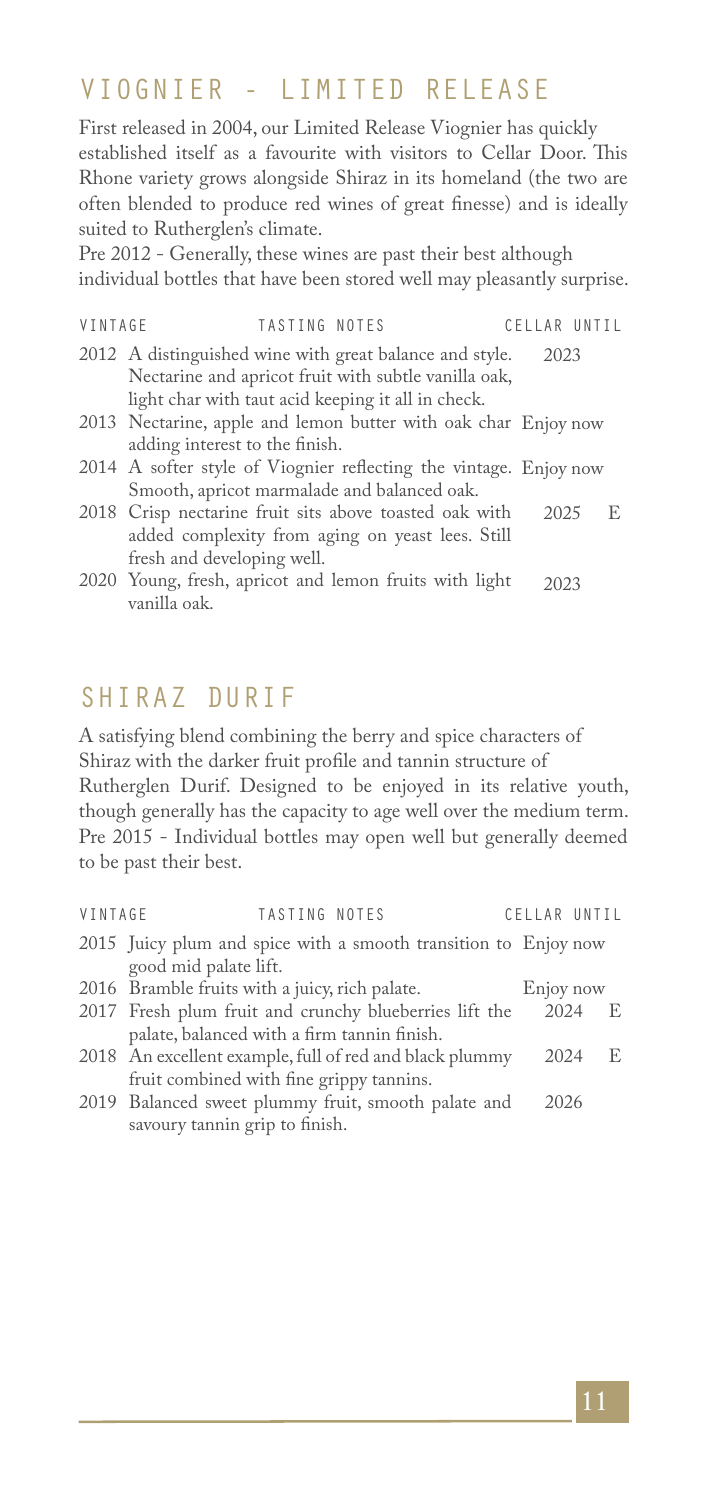### TEMPRANILLO - LIMITED RELEASE

Tempranillo is an exciting addition to Campbells Limited Release range. Given its Spanish origins, we believe Tempranillo has

potential to flourish in Rutherglen's similarly continental climate. First produced in 2007.

Pre 2013 - Individual bottles may open well but generally deemed to be past their best.

| VINTAGE | TASTING NOTES                                                                                                                                           | CELLAR UNTIL |   |
|---------|---------------------------------------------------------------------------------------------------------------------------------------------------------|--------------|---|
|         | 2013 This medium weight wine has aged gracefully, Enjoy now<br>featuring juicy red cherries, dried herbs and a fine<br>tannin finish.                   |              |   |
|         | 2014 Integrated and balanced with black cherry, vanilla Enjoy now<br>oak and fine grippy tannin, a smooth savoury style.                                |              |   |
|         | 2015 Dried cherries and plum with a savoury texture Enjoy now<br>through the mid palate finishing with bold tannins.                                    |              |   |
|         | 2016 Balanced palate with red, black cherries and plum<br>fruit, fine tight tannin structure together with<br>savoury herbaceous notes.                 | 2025         |   |
|         | 2017 A taut package reflecting the vintage, with ripe<br>red cherry/berry fruit complexed with fine tannins<br>results in an elegant yet powerful wine. | 2024         | E |
|         | 2018 Youthful fruit driven wine with layers of fresh juicy<br>red cherries, subtle oak and fine tannin finish.                                          | 2026         | E |
|         |                                                                                                                                                         |              |   |

2019 Full of smooth, plush, ripe juicy berry fruits reflecting the great vintage. 2025 E

#### MALBEC - LIMITED RELEASE

2012 Soft, supple lightweight wine showing bramble Enjoy now fruits, a dusty oak component, all well integrated with age, from a mild vintage. 2013 One to savour from a generally great vintage. Enjoy now E Typically Malbec with smooth red berry and rhubarb, tobacco leaf gentle tannins all well integrated. A subtle wine combining red forest fruits, dusty 2014 Enjoy now oak, tobacco leaf and herbs. A rich blend of red berries seamlessly combined 2015 with smoked charcuterie and herbs with light oak, showcasing Malbec with age. 2016 Delicious definition of Malbec with wild rustic fruit supported by dusty oak, herbs and tobacco. 2017 Controlled elegance with ripe red hedgerow fruits balanced by fine tannins and a light touch of oak. 2018 Bright rustic red fruit with a balanced soft palate showing leafy character and good length. 2019 Red rhubarb and berries with tobacco leaf and leather in the background, typical of our Malbec. 2024 2026 2024 2025 2026 Responsible for the famous black wine of Cahors, and a key component of many Bordeaux blends, Malbec has been grown in Rutherglen since the mid 1800s. Our Malbec produces complex, structured wines that improve noticeably with time in bottle. Pre 2012 - Generally these wines are past their best although individual bottles that have been stored well may pleasantly surprise. TASTING NOTES

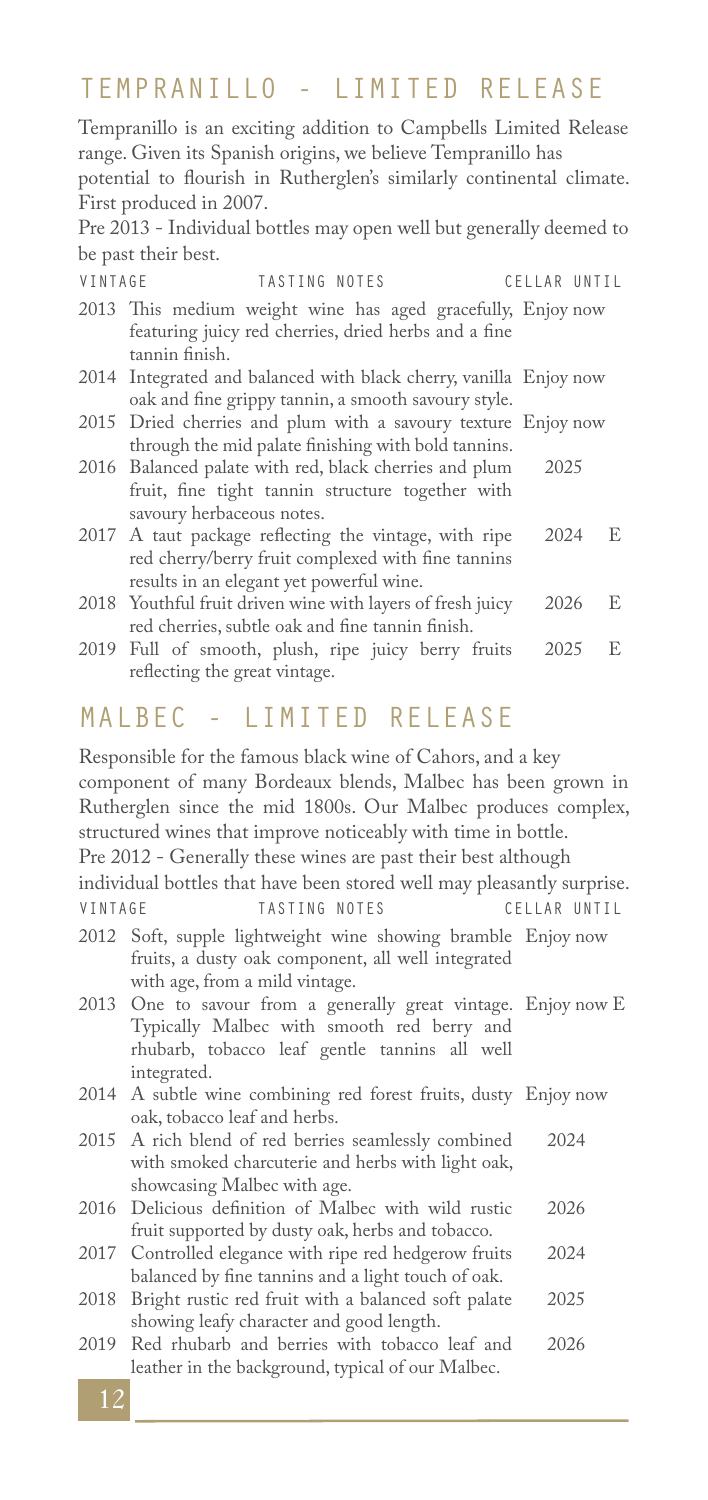# THE SIXTIES BLOCK

First produced in 2008 using fruit from a varietal block planted by Malcolm Campbell in the early 1960's, our Sixties Block contains a single row of many obscure and interesting grape varieties.

Today this mature vineyard produces small quantities of intensely flavoured fruit, from which we select the very best for this intriguing blend.

Pre 2012 - Individual bottles may open well but generally deemed to be past their best.

| VINTAGE | TASTING NOTES                                                                                                                         | CELLAR UNTIL |   |
|---------|---------------------------------------------------------------------------------------------------------------------------------------|--------------|---|
|         | 2012 Age complexity combines Portuguese fruit Enjoy now<br>flavours, dusty oak and fine tannins to a smooth<br>elegant finish.        |              |   |
|         | 2013 Rich and layered with deep dark fruit, fine oak,<br>chocolate notes through the long, silky, lifted<br>palate.                   | 2023         | E |
|         | 2015 Luscious and complex compote of blackberry<br>and plum fruit with savoury charcuterie and dark<br>chocolate from integrated oak. | 2024         | E |
|         | 2016 Sumptuous rich mouth filling fruit seamlessly<br>integrated with dark chocolate and a savoury finish.                            | 2025         | E |
|         | 2017 A bold statement with rich rustic fruit complexed<br>with dark chocolate, serious depth and length.                              | 2026         | E |
| 2018    | Composed combination of ripe red and black fruit<br>characters with the structure to develop well.                                    | 2026         | E |
|         | 2019 Sweet rich fruit mirroring the hot vintage, youthful<br>and tight, one to watch and wait.                                        | 2027         | E |

# PETIT VERDOT - LIMITED RELEASE

First released in 2013, the name Petit Verdot meaning 'small green' is derived from the late ripening which often comes too late in its historical home of Bordeaux. The long extended summers of

Rutherglen are ideally suited to full and complete ripening,

producing an intensely coloured and fragrant style with a spectrum of ripe dark fruits.

Pre 2015 - Individual bottles may open well but generally deemed to be past their best.

| VINTAGE | TASTING NOTES                                                                                          | CELLAR UNTIL |  |
|---------|--------------------------------------------------------------------------------------------------------|--------------|--|
|         | 2015 Densely coloured, jampacked with juicy blackberry<br>fruit and a crisp tight finish.              | 2024         |  |
|         | 2017 Medium weight with rustic briar fruits and firm<br>grippy tannins holding things together.        | 2023         |  |
|         | 2018 Juicy red/black berry fruit opens up the palate,<br>whilst the tight tannins clean up the finish. | 2024         |  |
|         | 2019 Dark and inky, blackcurrant fruit with firm dry<br>tannins typical of the variety.                | 2025         |  |
|         |                                                                                                        |              |  |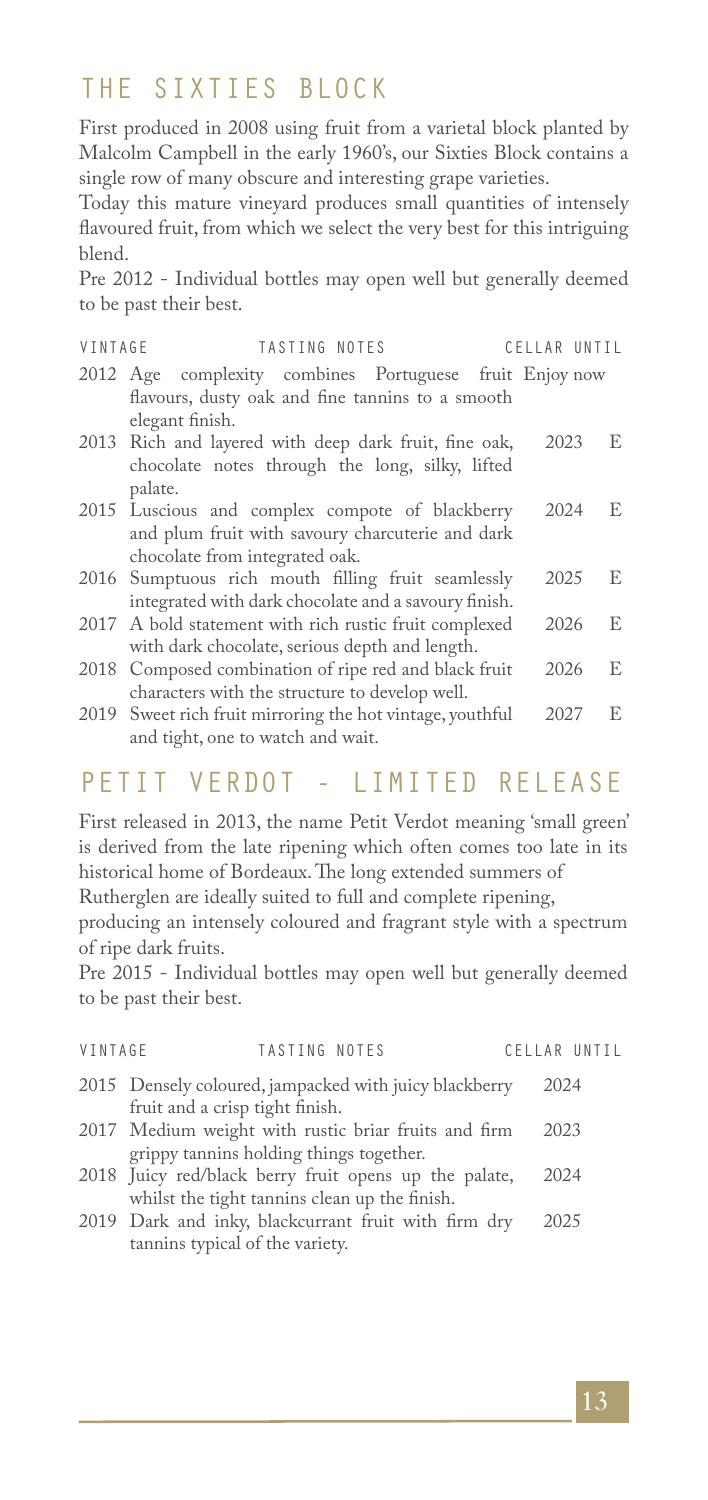# CABERNET SAUVIGNON

A classic variety that requires care and attention to flourish in Rutherglen. First produced in 1990 our Cabernet Sauvignon displays all the hallmarks of our Rutherglen reds, pure rich fruit, true varietal character and the tannin structure for longevity.

Pre 2010 - Generally these wines are past their best although individual bottles that have been stored well may pleasantly surprise.

| VINTAGE | TASTING NOTES                                                                                                                          | CELLAR UNTIL |   |
|---------|----------------------------------------------------------------------------------------------------------------------------------------|--------------|---|
|         | 2010 An elegant aged example, blackcurrant fruit and Enjoy now<br>delicate tannins.                                                    |              |   |
|         | 2011 Reflecting a wet vintage, a lighter palate with just a Enjoy now<br>little fruit and dusty oak left.                              |              |   |
|         | 2012 Juicy blackcurrant fruit, herbs, black pepper all Enjoy now E<br>integrated through to a long satisfying finish.                  |              |   |
|         | 2013 All the elements are there to savour - blackcurrant, Enjoy now<br>oak, cinnamon, nutmeg, leather and herbs.                       |              |   |
|         | 2015 Ripe blackberry fruit with a smooth seamless<br>transition supporting oak and fruit tannins.                                      | 2024         | E |
|         | 2016 Lifted black fruit and herbal aromas lead into a<br>velvet blackcurrant palate, great length and fine<br>fruit tannins to finish. | 2026         | E |
|         | 2017 Balanced and restrained, blackberry fruit and dusty<br>oak tannins maintain the interest.                                         | 2027         | E |
|         | 2018 Dark chocolate and blackberry on the nose, intense<br>plums fill the plate and controlled tannins give a<br>poised finish.        | 2027         | E |
|         | 2019 A balanced wine with fresh blackcurrants, dusty<br>oak, leather and fine tannins combining smoothly.                              | 2025         |   |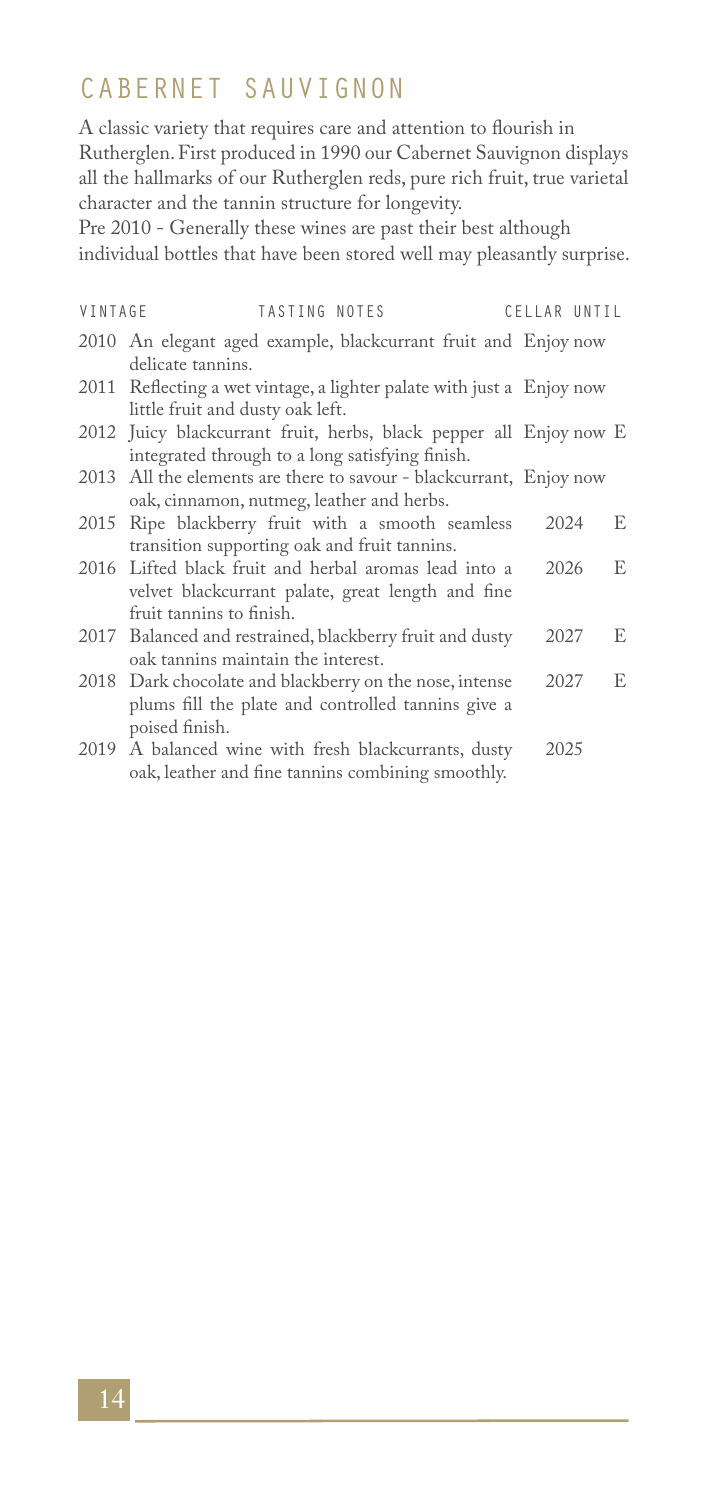# CABERNETS - LIMITED RELEASE

A Campbells signature wine, our Limited Release Cabernets is a blend of Cabernet Sauvignon and Ruby Cabernet. The Cabernet Sauvignon provides firm tannins and structure whilst the Ruby Cabernet contributes impenetrable colour, and dark inky fruit. Capable of many years bottle age.

Pre 2009 - Generally these wines are past their best although individual bottles that have been stored well may pleasantly surprise.

| VINTAGE | TASTING NOTES                                                                                                                                               |      | CELLAR UNTIL |
|---------|-------------------------------------------------------------------------------------------------------------------------------------------------------------|------|--------------|
|         | 2009 This fully aged example still has red berry, dusty Enjoy now E<br>oak and a fine structure to enjoy.                                                   |      |              |
|         | 2010 Balanced and subtle, light plums and berry still Enjoy now<br>apparent with fine tannins indicative of age.                                            |      |              |
|         | 2012 Lovely perfumed nose of violets, rosemary, leather<br>and summer pudding fruit, continues through the<br>lengthy palate to a fine dusty tannin finish. | 2023 |              |
|         | 2013 A promising nose of blackcurrant, leather and oak<br>is backed up in the mouth with juicy blackberries<br>and a tight tannin finish.                   | 2024 | E            |
| 2014    | Juicy black plums and violets set the scene, cigar<br>box and gamey notes hint at the age, whilst the<br>tight tannins tie it all together.                 | 2024 |              |
|         | 2015 Rich ripe blackberry fruit integrates seamlessly<br>with warm oak, rhubarb, cinnamon, firm tannins<br>and dark chocolate for the complete experience.  | 2025 | E            |
|         | 2016 Dark and brooding, black plum fruit shows the<br>concentration from this vintage. Balanced with<br>warm toasty oak and firm tannins.                   | 2026 | E            |
| 2017    | Juicy black plum & bramble fruit combine well<br>with grippy tannins and oak char for a taut<br>restrained wine.                                            | 2026 |              |
|         | 2018 Plump berries and plum fruit with light oak and<br>fine grippy tannins create the perfect Cabernets<br>balance.                                        | 2027 |              |
| 2019    | Medium weight, fresh red and black currant fruit<br>with fine chalky tannins and supportive oak.                                                            | 2027 |              |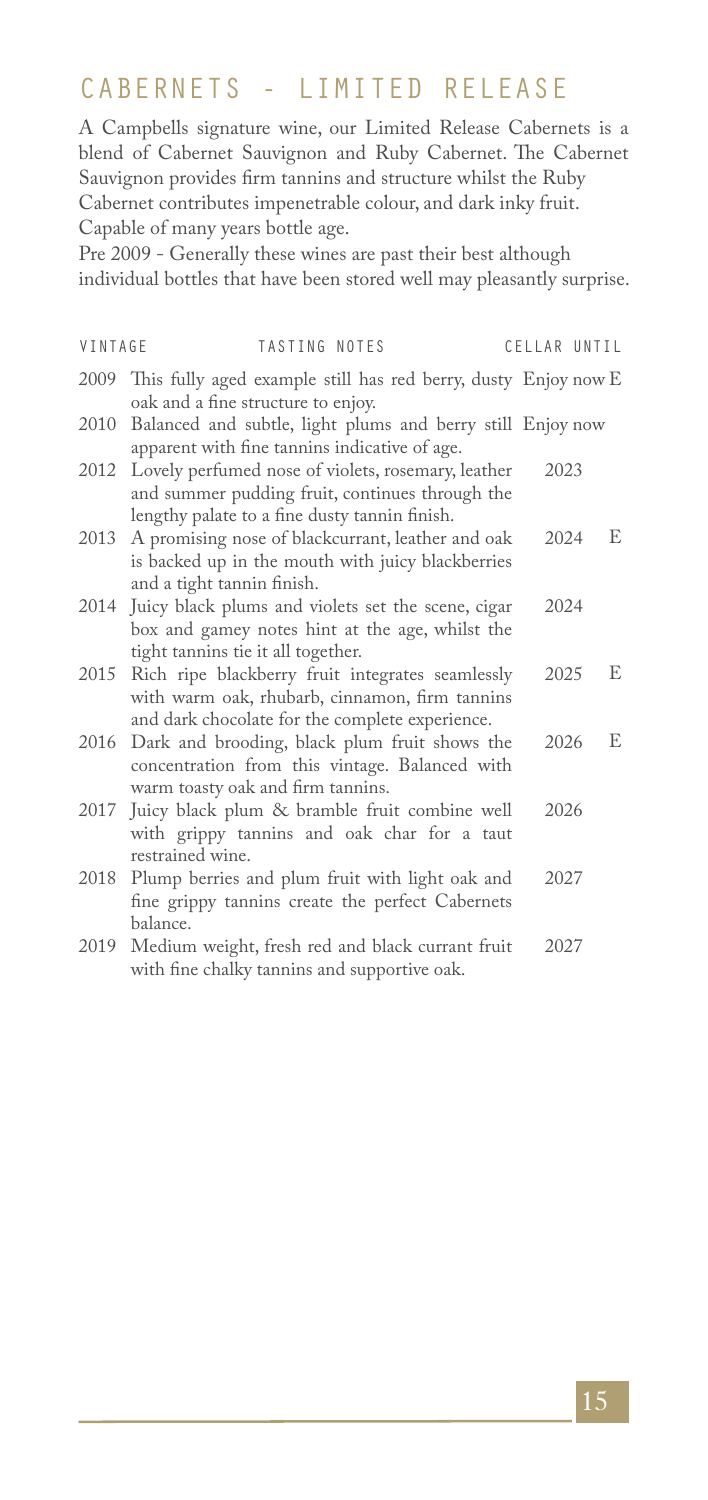### BOBBIE BURNS SHIRAZ

Fifty consecutive vintages of our Bobbie Burns Shiraz have established Colin Campbell's signature wine as a Rutherglen icon. A proven formula of using only the best, fully ripened, Rutherglen shiraz and the subtle use of new oak barrels during maturation, results in a soft full flavoured wine. The early drinkability of the style masks the proven ageing potential of Bobbie Burns, which will provide great drinking for at least a decade. Screwcap from 2007. Pre 2009 - Generally these wines are past their best although individual bottles that have been stored well may pleasantly surprise.

| VINTAGE | TASTING NOTES                                                                                                                                     | CELLAR UNTIL |   |
|---------|---------------------------------------------------------------------------------------------------------------------------------------------------|--------------|---|
|         | 2009 Fully developed, integrated plum and prune fruit, Enjoy now<br>cigar box and fine tannins offers a savoury finish.                           |              |   |
|         | 2010 Balance and age, combining ripe developed plum Enjoy now<br>fruit through to a savoury tannin finish.                                        |              |   |
| 2011    | Light weight Bobbie from a wetter year, red fruit, Enjoy now<br>whiter pepper, and a dry finish.                                                  |              |   |
|         | 2012 Becoming for its age, with dried fruits, a smooth Enjoy now<br>light mid palate and a hint of cedar oak.                                     |              |   |
|         | 2013 Full rich and complex nose, vibrant plums, spice,<br>and toasted oak. A classic year.                                                        | 2024         | E |
|         | 2014 Elegant and balanced plums, spice and fine tannins<br>fill out the smooth palate.                                                            | 2024         |   |
|         | 2015 Vibrant and complex, juicy plums, allspice, coconut,<br>oak, acid and tannins all beautifully balanced.                                      | 2026         | E |
|         | 2016 Rich and intense with dark plums, blackberry,<br>spice, and leather all combine in a concentrated<br>package from such a strong year.        | 2028         | E |
|         | 2017 Complex plums, dried herbs, spice, and orange zest<br>bound tightly around the acid and tannin core.                                         | 2028         | E |
|         | 2018 The complete Bobbie, luscious plums, vibrant lifted<br>palate with spice, fine tannins, and a touch of oak.                                  | 2029         | E |
|         | 2019 Full and complex with a smooth palate full of<br>black plums, mocha, nutty oak and a finish of great<br>length, power and layers of flavour. | 2031         | E |



*The first and the 50th vintages of our iconic Bobbie Burns Shiraz.*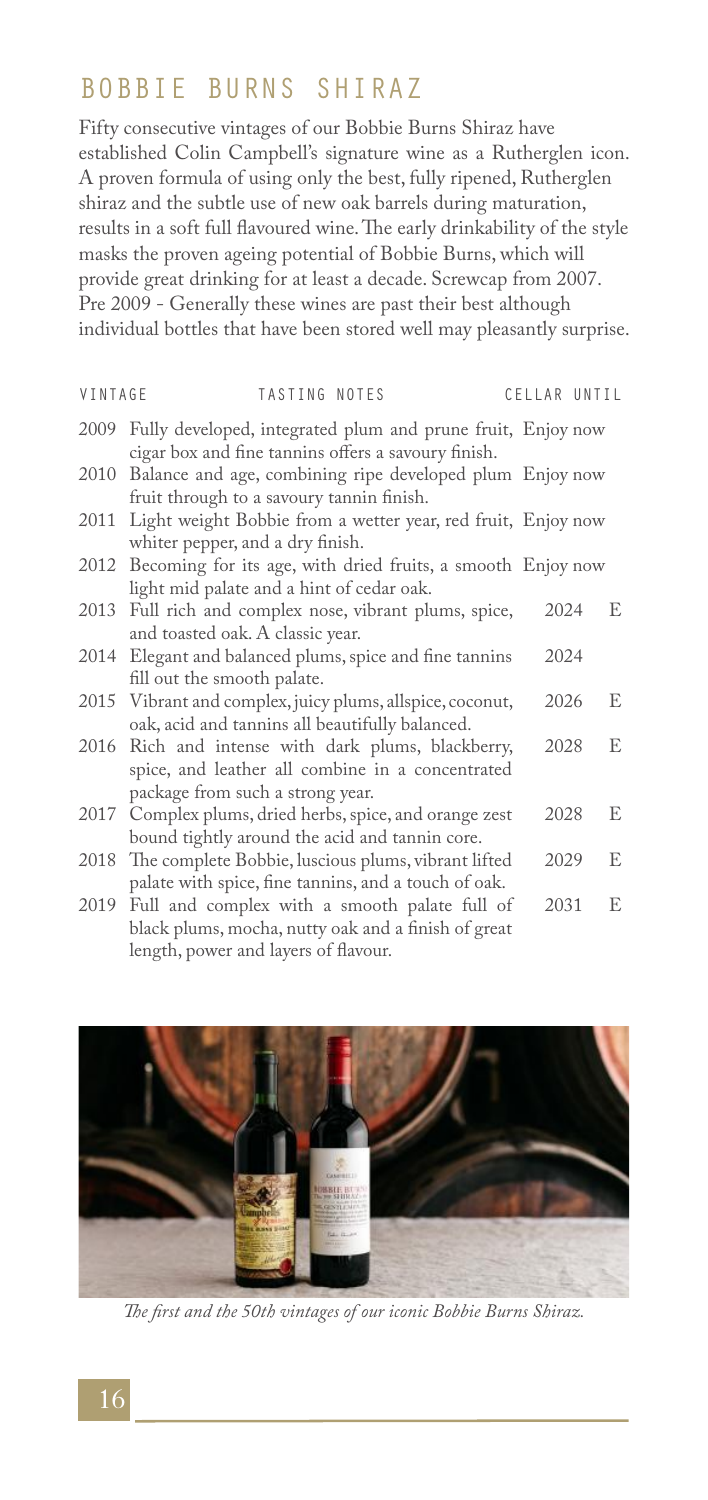# RUTHERGLEN DURIF - LIMITED RELEASE

First developed in 2004 our Limited Release Rutherglen Durif is intended to be more fruit driven in style, with fine seamless tannins and only moderate oak influence. Whilst approachable in its youth, the structure and fruit balance of the wine will reward cellaring over the medium to long term.

Pre 2008 - Generally these wines are past their best although individual bottles that have been stored well may pleasantly surprise.

| VINTAGE | TASTING NOTES                                                                                                                                                       | CELLAR UNTIL |   |
|---------|---------------------------------------------------------------------------------------------------------------------------------------------------------------------|--------------|---|
|         | 2008 Smooth and savoury aged Durif with nice balance Enjoy now<br>of fruit, oak char and tannins.                                                                   |              |   |
|         | 2009 Typical old Durif with an earthy core, plums, Enjoy now<br>prunes, dried herbs and dusty oak, very enjoyable.                                                  |              |   |
|         | 2010 Medium bodied from a warm year, fully developed, Enjoy now<br>age has caught up with it, secondary fruit<br>characters with a balanced palate and tannin grip. |              |   |
|         | 2012 A Durif to enjoy now, with ripe plums, an Enjoy now<br>ironstone core, light oak support and fine tannins.                                                     |              |   |
|         | 2013 Dark, dense and Durif. Blackberry and plum,<br>chocolate, oak char and tannin all smoothly<br>integrated.                                                      | 2024         | E |
|         | 2014 From a cooler year, vibrant bramble fruit with oak<br>derived vanilla and coconut characters finished<br>with fine grippy tannin.                              | 2024         |   |
|         | 2015 A bold and youthful wine with ripe juicy plum<br>fruit, warm cinnamon spice, dark chocolate,<br>ironstone and fine tannins to finish.                          | 2026         | E |
|         | 2016 Rich ripe and powerful from a concentrated<br>vintage, the plummy fruit and firm tannins drive<br>persistently to a satisfying conclusion.                     | 2025         | E |
|         | 2017 Full, juicy black plums, lifted lavender and bay leaf<br>spice with typical tight firm tannins keeping it in<br>check.                                         | 2026         | E |
|         | 2018 Ripe red plums, roasted carrot, violets and crisp<br>tannins form an eclectic mix - that works.                                                                | 2027         | E |
|         | 2019 Youthful and powerful showing typical violets,<br>juicy plums, brambleberries, and fine tannin<br>structure.                                                   | 2028         | E |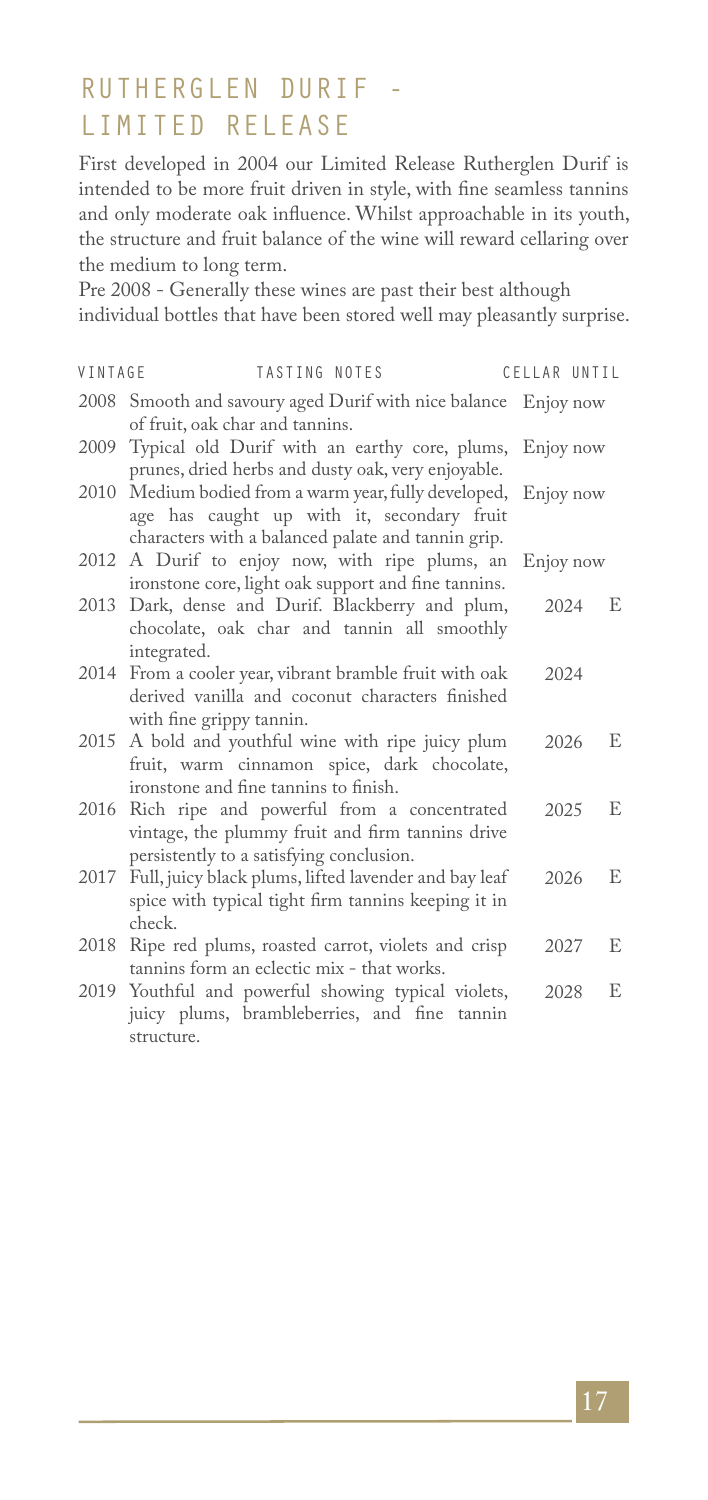### THE BROTHERS SHIRAZ

The Brothers Shiraz is a tribute to Malcolm and Colin Campbell who have worked side by side as viticulturist and winemaker

respectively for more than forty years. 'The Brothers' is produced from the finest Shiraz fruit from each vintage, aged in new French and American barriques for a period of two years, and then spends a further two years in bottle prior to release to allow the wine to

integrate. An icon Rutherglen Shiraz only made when conditions allow. Screwcap from 2013.

Pre 2006 - Generally these wines are past their best although individual bottles that have been stored well may pleasantly surprise.

| VINTAGE | TASTING NOTES                                                                                                                  | CELLAR UNTIL |   |
|---------|--------------------------------------------------------------------------------------------------------------------------------|--------------|---|
|         | 2006 Complex and aged, with plums, prune and fruit Enjoy now<br>cake balanced with integrated tannin.                          |              |   |
|         | 2007 Developed fruit and aged oak tannins combine for Enjoy now<br>a smooth complex palate.                                    |              |   |
|         | 2009 A smooth and integrated blend of ripe dark plums,<br>dark chocolate, and sweet charred oak.                               | 2023         |   |
|         | 2010 Complex nose promises much, and it delivers<br>an elegant wine of sweet fruit, char and fine dry<br>tannins.              | 2023         |   |
|         | 2013 Rich and complex aromas, with sweet bramble and<br>plum fruit, dusty oak and clean finish.                                | 2024         | E |
|         | 2015 Concentrated flavours of ripe plum, fruit cake,<br>chocolate and nuts balanced by acid and tannins,<br>with great length. | 2024         | E |
|         | 2016 In its prime, a great balance of rich plums, seamless<br>oak, and chewy tannin.                                           | 2026         | E |
|         | 2017 Perfectly balanced combination of dark fruits,                                                                            | 2027         | E |

2018 Powerful and driven, with great density of ripe black plum and blackcurrant, spices, and oak tannin. One to appreciate now, and to cellar for later. 2029 E

coffee, nuts, chocolate, charred oak, and tannins.



*Malcolm and Colin Campbell, 4th generation.*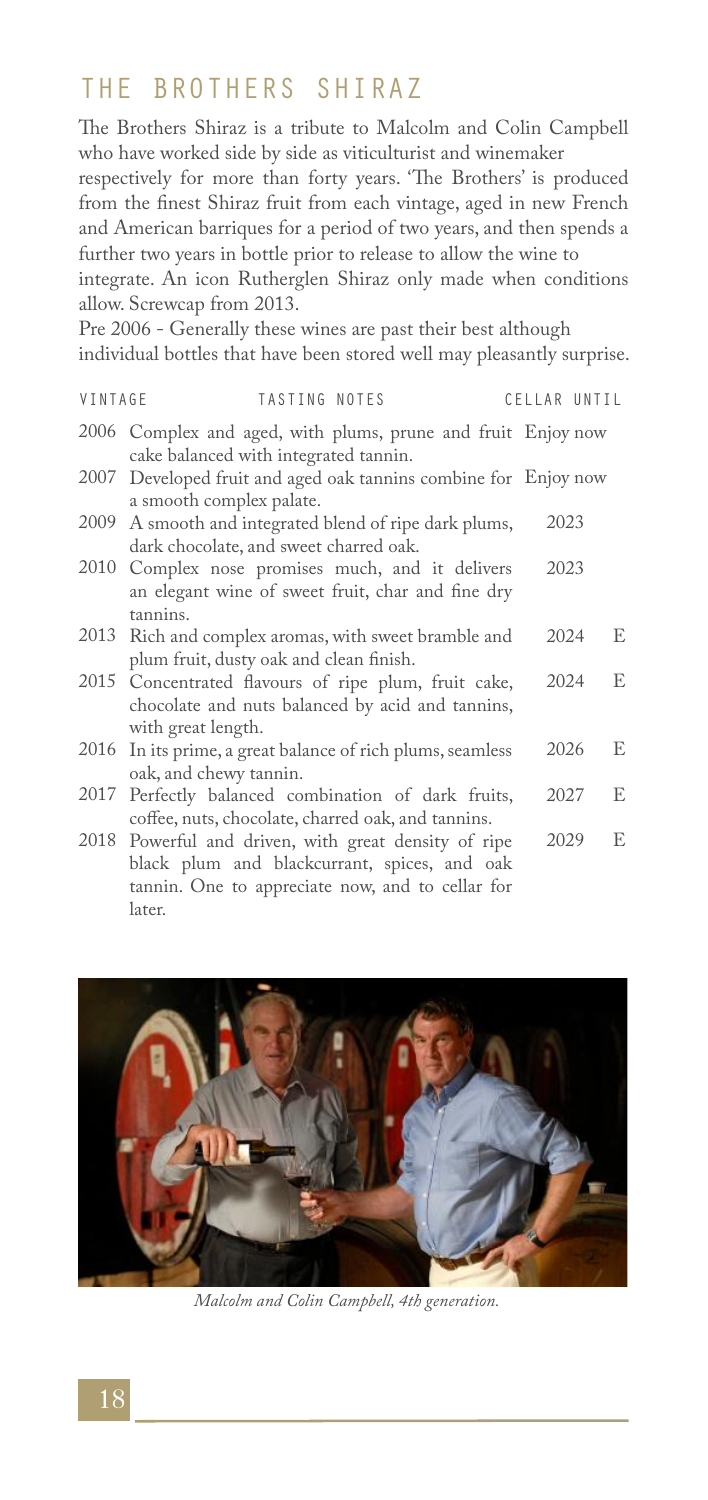### THE BARKLY DURIF

The rare Durif grape first arrived in Rutherglen in 1908, and since that time has grown to become synonymous with the region. It is thought that the original clone that was brought to Australia by Francois de Castella only exists in Rutherglen, and it is this clone that we have planted in our vineyard. Colin and Malcolm have made a life's work of 'thorough breeding' Durif, culminating in the release of The Barkly Durif in 1992. Only made in exceptional years, it has since come to be recognised as a signature wine for Campbells, and unquestionably Rutherglen Durif at its finest.

Pre 2006 - Generally these wines are past their best although individual bottles that have been stored well may pleasantly surprise.

| VINTAGE | TASTING NOTES                                                                                                                               | CELLAR UNTIL |    |
|---------|---------------------------------------------------------------------------------------------------------------------------------------------|--------------|----|
|         | 2006 Complex aged nose with mellowed fruit and Enjoy now<br>tannins, showing poise and balance.                                             |              |    |
| 2007    | Integrated aged red with plum, cherry, leather, dark Enjoy now<br>chocolate, spice and softened tannin profile.                             |              |    |
|         | 2008 Rich seamless palate of cherry, prunes, mocha, even Enjoy now E<br>chorizo of great length. Delicious.                                 |              |    |
| 2009    | Fully developed, sweet plums, aged leather and Enjoy now<br>spice held up with structural tannins.                                          |              |    |
|         | 2010 Dense aged red colour belies a delicate floral nose, Enjoy now<br>finely balanced fruit and lengthy, chewy tannins.                    |              |    |
|         | 2012 Great length, combining juicy spiced plums,<br>ironstone and firm, grainy tannins.                                                     | 2024         |    |
|         | 2013 Powerful, yet smooth and balanced. Rich ripe<br>plummy fruit, bold and structured, chalky tannins<br>complete the picture.             | 2026         | E  |
|         | 2015 Layers of fragrant oak lift, rich plum and cherry<br>fruits, Christmas pudding, cinnamon spice and fine<br>tannins. A meal in a glass. | 2029         | E. |
| 2016    | Typical violets, rich plum fruit and nutty oak with<br>a big grippy tannin profile create a powerful wine.                                  | 2029         | E  |
| 2017    | A lip-smacking palate of rich gamey fruit, allspice,<br>oak and tannin in this young powerful wine.                                         | 2030         | E  |
|         | 2018 Big, bold and beautiful. Lifted juicy plum fruit,<br>floral notes and firm young tannins promise a<br>serious future.                  | $2030+$      | E  |

#### VINTAGE PORT

We are fortunate to have access to a number of traditional Portuguese port varieties planted in our 'Sixties Block'. These varieties have formed the foundation of our Vintage Port, to which we added small amounts of Shiraz and Durif. The result is an aromatic, relatively elegant Vintage Port, with mouth filling fruit flavor, and a great capacity to age in bottle. Due to the popularity of our Sixties Block blend, our Portugese varieties have been allocated to The Sixties Block. Hence our Vintage Port production has ceased.

| VINTAGE | TASTING NOTES                                                                                           |      | CELLAR UNTIL |
|---------|---------------------------------------------------------------------------------------------------------|------|--------------|
|         | 2004 Softened fruit and well integrated spirit provide a<br>palate with hints of chocolate and caramel. | 2026 |              |
|         | 2006 Subtle stewed plum fruit characters with a smooth                                                  | 2026 |              |
|         | creaminess on the palate.                                                                               |      | 10           |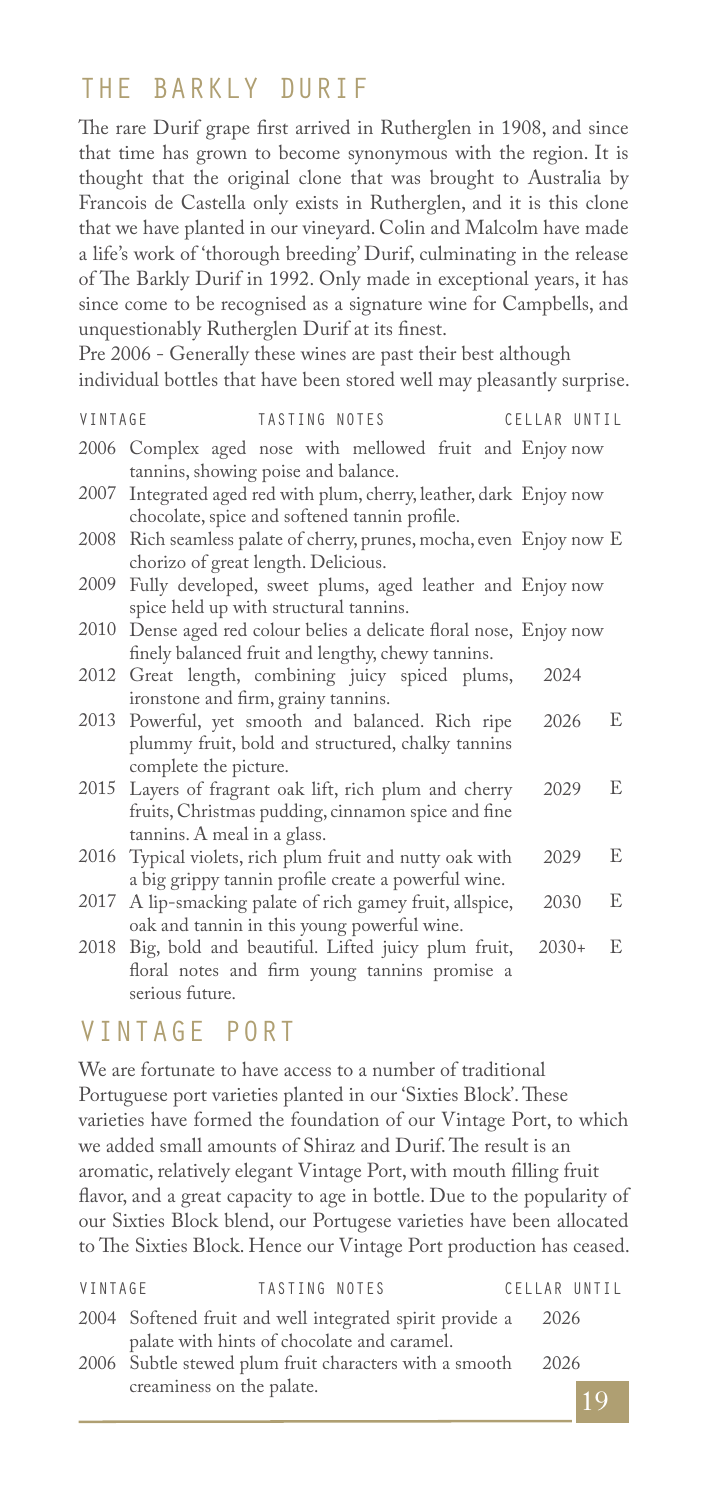# RUTHERGLEN MUSCAT & RUTHERGLEN TOPAQUE

Recognised as "The World's Richest Wines", Rutherglen Muscat and Rutherglen Topaque have no equal.

#### CAMPBELLS HOUSE STYLE

Each of the leading producers of Rutherglen Muscat and Rutherglen Topaque have evolved their own "house style" over decades of careful blending. Our style is complex and elegant, capturing a rich purity of raisined fruit flavours.

Our muscat & topaque wines are matured using a modified solera system. Although laborious, we have found that the highest quality wines are produced by this method, with consistency of quality being ensured year after year.

After each vintage we taste our new muscat and topaque wines and allocate them to one of the classifications depending on:

| (a) | The level of sweetness. |
|-----|-------------------------|
| (b) | The aroma and flavour.  |

Once allocated, the wines travel through our solera blending process, starting at stage five and gradually passing through the five stages to stage one, which is the stage from which we take wine for bottling.

vthe wine and the gradual integration of aromas and flavours without the overt influence of new oak.<br>Muscats and topaques,

topaques, due to their alcohol content (usually 17-18%) do not have to be consumed at one time. They can be opened and re-capped and enjoyed over several weeks without any deterioration in quality.

#### THE CLASSIFICATION SYSTEM

Rutherglen Muscat and Rutherglen Topaque are classified under four descriptors that mark a progression in richness, complexity and intensity of flavour. The classifications are: Rutherglen, Classic, Grand and Rare. Four generations of Campbells have contributed over 80 years to the making of these wines. Perfection in a bottle.

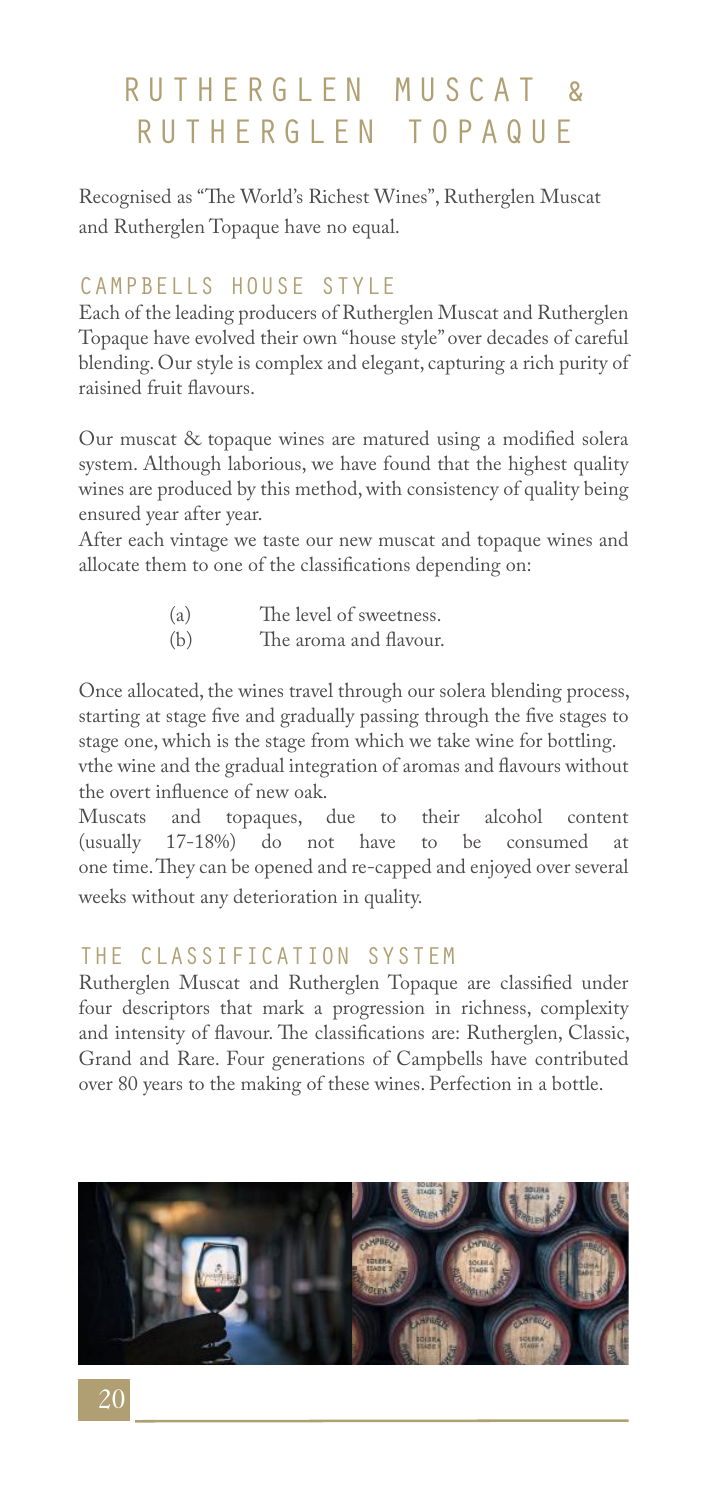# WHEN IS WINE AT ITS BEST?

This is a very subjective thing and it depends on individual tastes.

Wine can be likened to a piece of fruit in its development. Many fruits look ready to eat when they are still some time from achieving full ripeness. Cherries, mangos, and peaches are some fruits that are often picked prior to full development. If they are eaten in this state they are often high in acid, with sharp flavours, and not at their most enjoyable.

Left to ripen their colours darken, acid levels become lower and their general appeal and taste is much more pleasant. Left too long past this point and they lose this attractive balance, begin to oxidise and eventually rot.

Like fruit, many wines are sold prior to attaining their most harmonious mix of flavours and taste sensations.

Young red wines have vibrant colour and strong fruit flavours, which add to their appeal, but they also have high levels of drying tannins, and often the delicate fruit flavours are masked by oak. These characters mellow over time and new and different characters emerge as a result of this process. If a wine is kept too long this development becomes excessive and the wine will become progressively less appealing.

White wines also develop in the bottle and change character. Wood aged white wines will contain the same oak tannins and flavours as red wines and these soften in the same manner.

Aromatic white wines such as Riesling, and to a lesser extent Semillon, exhibit delicate fragrant aromas that are appealing when young. If cellared for an extended period these aromas may decline in intensity, but the development of new aromas and flavours such as honey, cashew and buttered toast begin to develop.

Most wines, white or red, go through a period between one and three to five years from bottling when they seem to lose their lifted youthful aromas but have yet to develop their secondary aged flavours. We describe such wines as 'dumb' or 'sleeping' as they display few lifted aromas. 'Let sleeping dogs lie' is safe advice in this instance. Hold on to sleepers for another two to three years, in most cases you will be rewarded for your patience.

Note: All wines tasted in this guide were cellared at the winery in temperature-controlled conditions. The ambient temperature of our cellar does not change quickly and varies between 14 and 18 degrees through the course of the year. If your wines have been stored in warmer conditions they will develop more quickly. If kept in cooler conditions they may develop at a slower rate.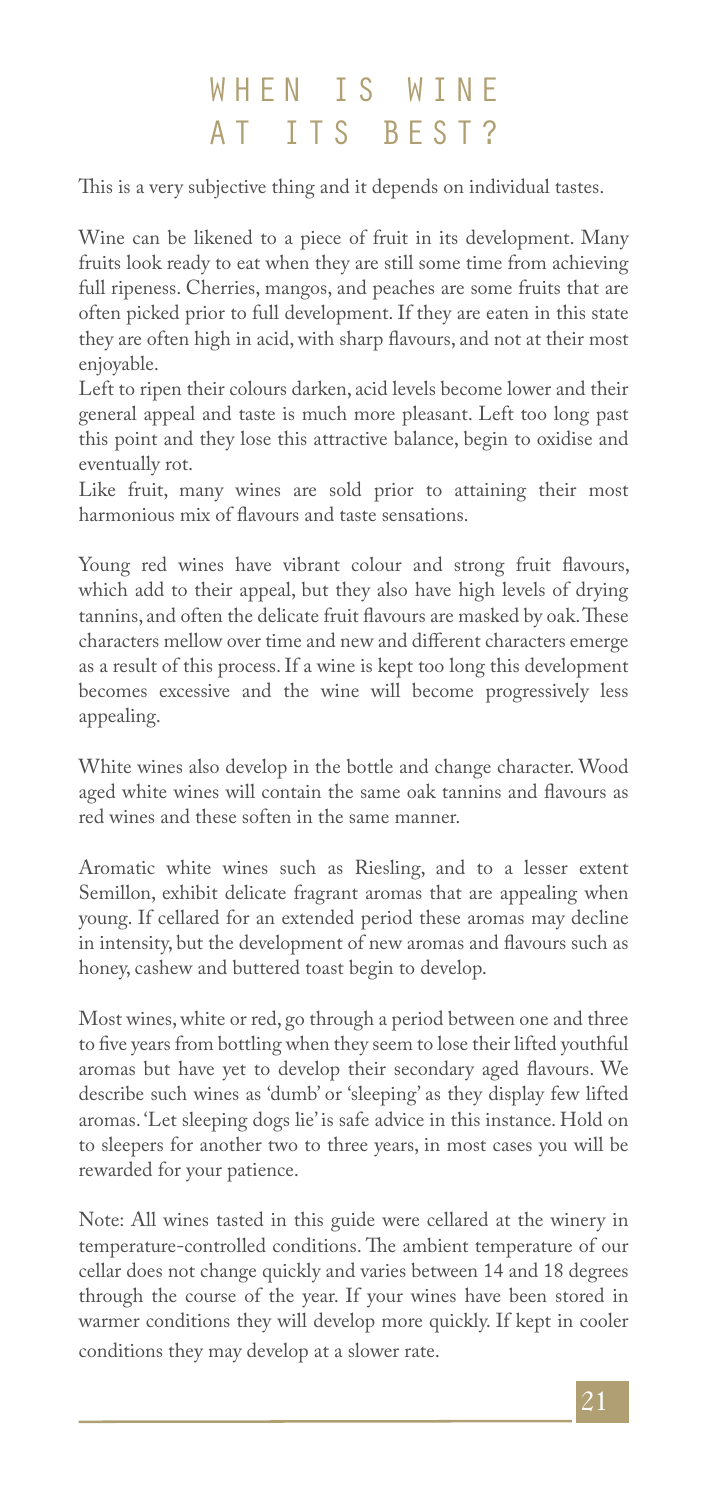# TRANSPORTING & STORING WINE

Winemakers take great care to ensure that the delicate flavours of their wines are protected and enhanced in order to present consumers with the best possible product. However once the wine leaves the winery the harmful influences of heat and rapid changes in temperature and light must be controlled if it is to maintain best condition.

#### IN YOUR CAR

This is perhaps the most dangerous environment for wine storage particularly during the warmer months. The interior and boot of vehicles can reach oven like temperatures when parked in direct sunlight.

Such conditions can in effect 'cook' the wine, with the delicate fruit flavours that the winemaker has striven to preserve, soon turning bland and unpalatable. With most wines now bottled under screwcap the effects of temperature can be near impossible to see, and only become evident when the wine is opened some years later. It is a largely inexact science, and short term exposure to heat may have little or no effect, but as a general rule it is best to transport your wine as close to ambient temperature as possible.

If travelling in the warmer months always park your car in the shade. Be sure to keep your wine in an enclosed carton, and cover with a blanket or sun visor to minimise the chances of heat damage. When you return home or to your accommodation move the wine inside immediately.

#### TO FREIGHT OR NOT TO FREIGHT?

If purchasing wines at Cellar Door over the warmer months consider having the wine freighted to lessen the chances of heat damage.

When considering your delivery instructions, ensure your wine will be shaded and protected from sunlight and heat if you are not at home. Consider having your wine delivered to your workplace if appropriate.

#### IN YOUR HOME

If you are storing or cellaring wine, ideal conditions are a dark, stable environment with medium humidity and a stable temperature range somewhere between 14 and 20 °C, with the less variance the better. As a very general rule wine stored at the upper end of this range will develop more quickly, with wines stored at or near the lower limit ageing slowly.

If possible, store your wines in their original cartons. This acts as another form of insulation, and also keeps the light out. Purpose made polystyrene cartons available from most good wine stores are also a great option as are temperature controlled wine fridges.

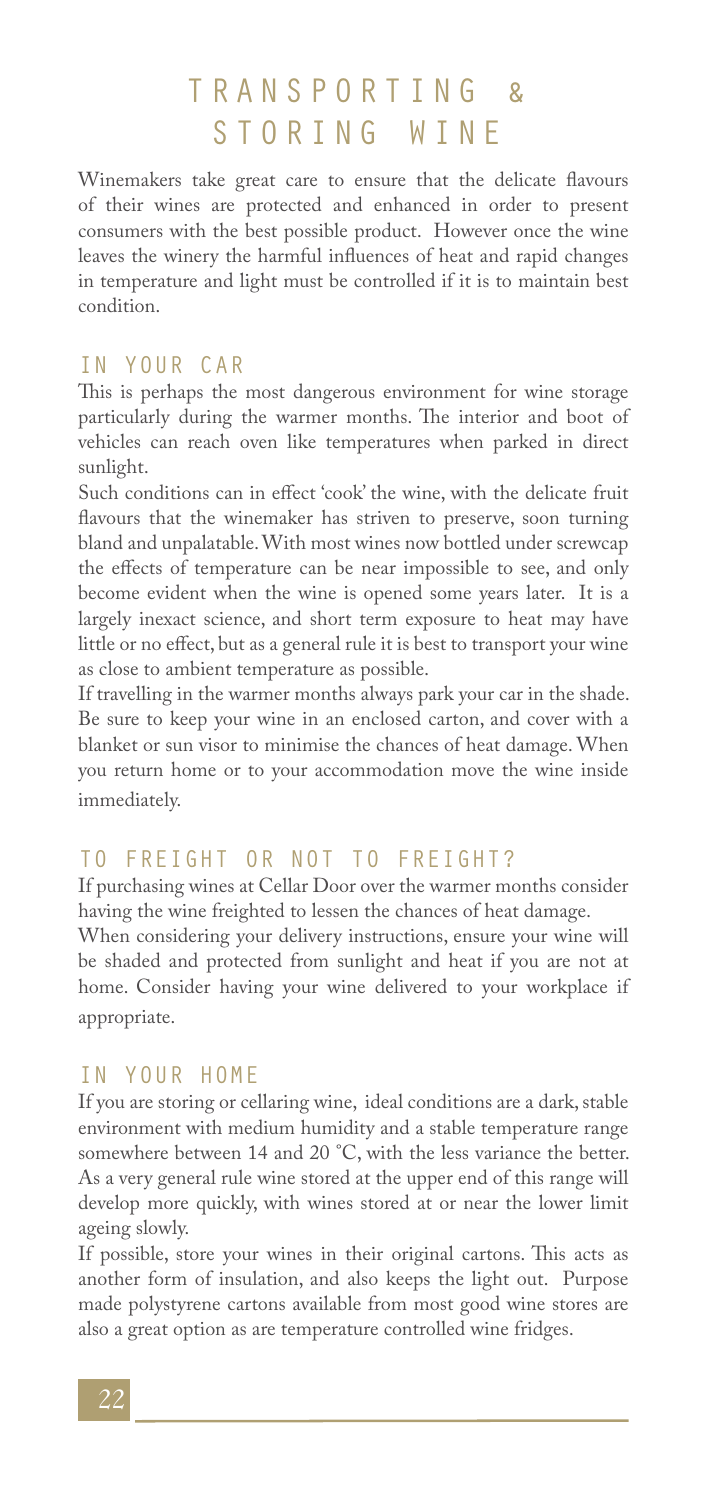# SERVING BACK VINTAGE WINES

General advice for the assessment and enjoyment of aged wines is as follows:

#### COLOUR

Colour can be a great indication of a wine's stage of development.

White wines tend to deepen with age as they slowly oxidise, with clear or greenish hues giving way to a deeper golden colour, and in time a faded or brownish colour as the wine becomes over-developed (much like a piece of fruit).

Red wines can be near opaque on release, and it is only by holding it against a white background that you can pick up the colour at the rim of the wine. In time the colour begins to fade, and the wine can become more tawny and in time also picks up a brown edge.



#### WINE CRYSTALS (CLEAR SOLIDS IN THE WINE)

With temperature change the ability of the wine to hold dissolved tartaric acid changes and some of this acid can form as solid tartrate crystals. In white wine they sometimes appear like small crystals floating in the wine. They are totally harmless and are not detrimental to the wine in any way. As the wine warms they may disappear.

#### MOULD ON CORKS

Mould growing on the cork or under the capsule of a wine is not the cause of cork taint. This may indicate that a small amount of wine has leaked at some stage, or the wine has been exposed to particularly humid conditions. This mould on the cork will have no discernable effect on the wine.

### CRUST AND SEDIMENT IN WINES

All wines contain grape solids. The size and quantity of these grape solids can vary greatly from wine to wine. The vast majority of white wines commercially available today undergo fine filtration, and that being the case it is rare that a crust or sediment will form.

However with red wines many winemakers adopt the practice of minimal filtration, arguing that these natural grape solids contain colour and flavour. In a young red such solids may be imperceptible as they are still in suspension in the wine. Over time these solids precipitate out of suspension and can form as a crust on the side of the bottle, or sediment in the bottom of a bottle. These deposits are totally harmless, and just a by-product of the natural process of winemaking. With such wines it is advisable to handle the wine very gently to avoid stirring the sediment back up into the wine, and carefully decant it prior to serving.